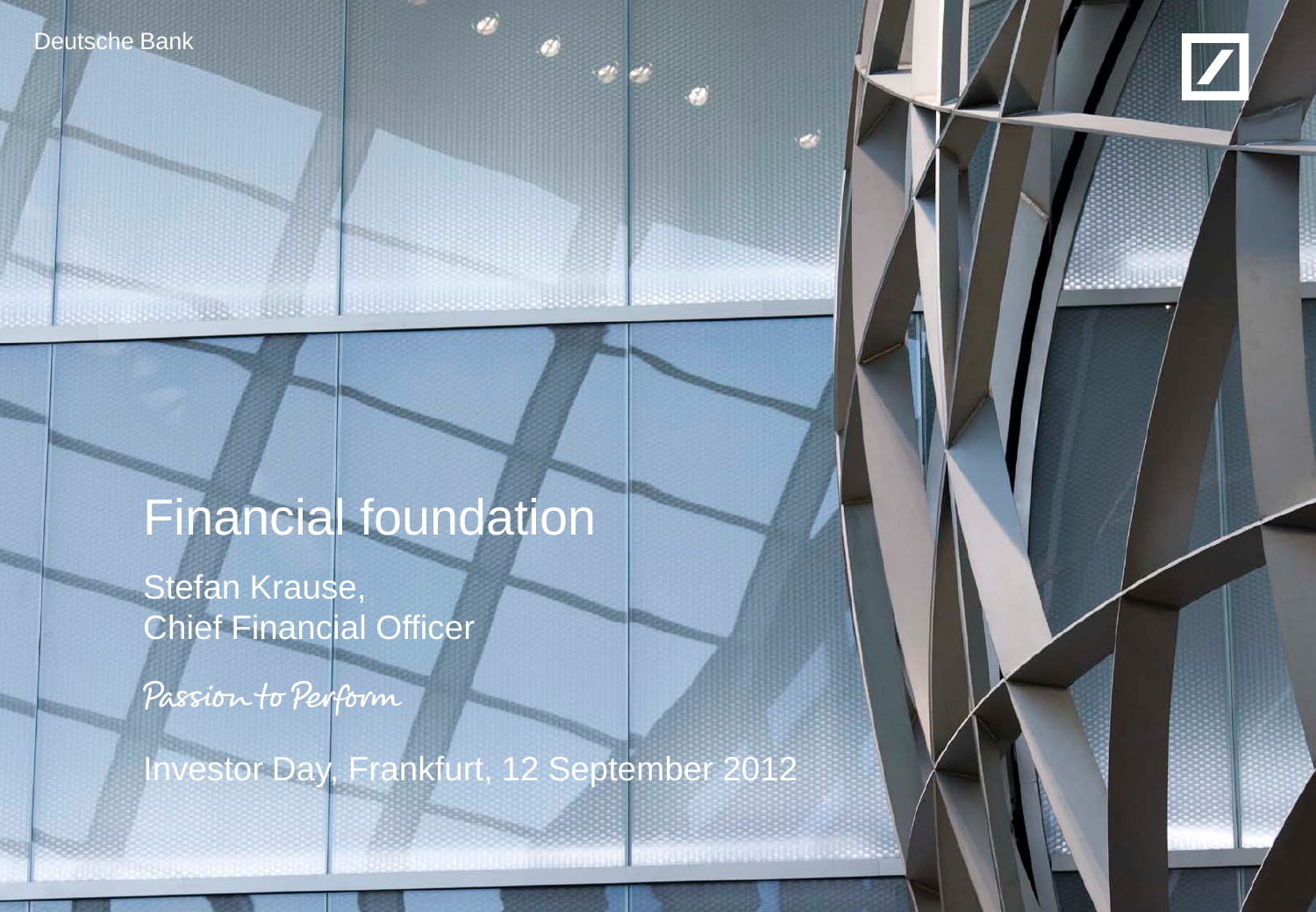## Recap Day 1: Winning in a changed environment



#### **Now – 2015**

Clear actions to position ourselves to win

- Strengthen our unique global platform and home market position **1**
- Further leverage integrated **2** performance of our universal banking model
- Achieve operational excellence **3**
- 4 Build capital strength organically

 Place Deutsche Bank at the forefront **5** of cultural change in banking

#### 2015+

Ready and able to capitalize on future optionality

Long-term trends Future opportunity?



**market** 

**dynamics**

- A leading European consolidator
- A scaled global asset gatherer
- A dominant local markets player in Emerging **Markets**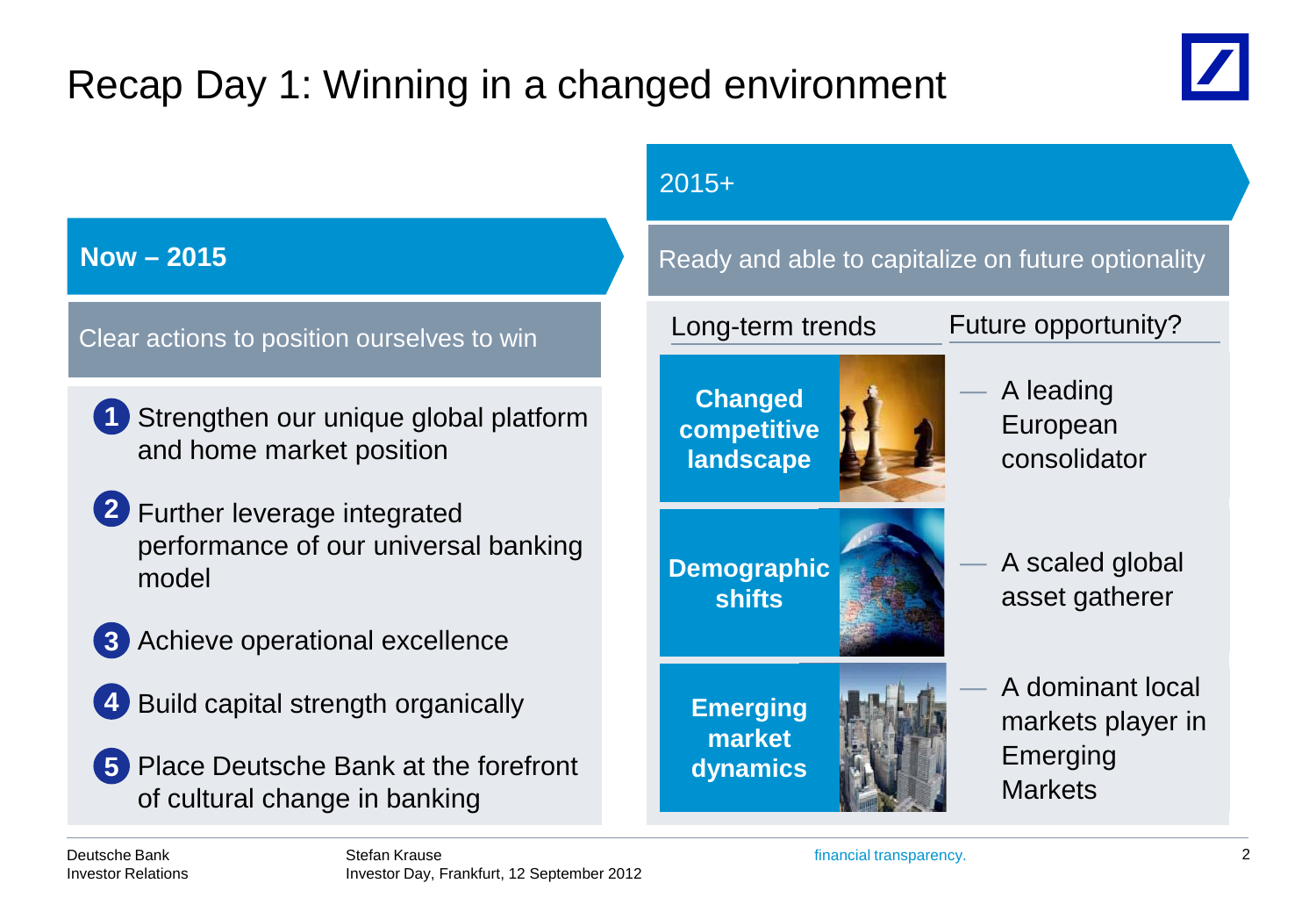



### **1 Financial overview 2015**

- Non-Core Operations unit 2
- 3 Capital toolbox
- Operational Excellence Program 4
- 5 Strong liquidity and funding profile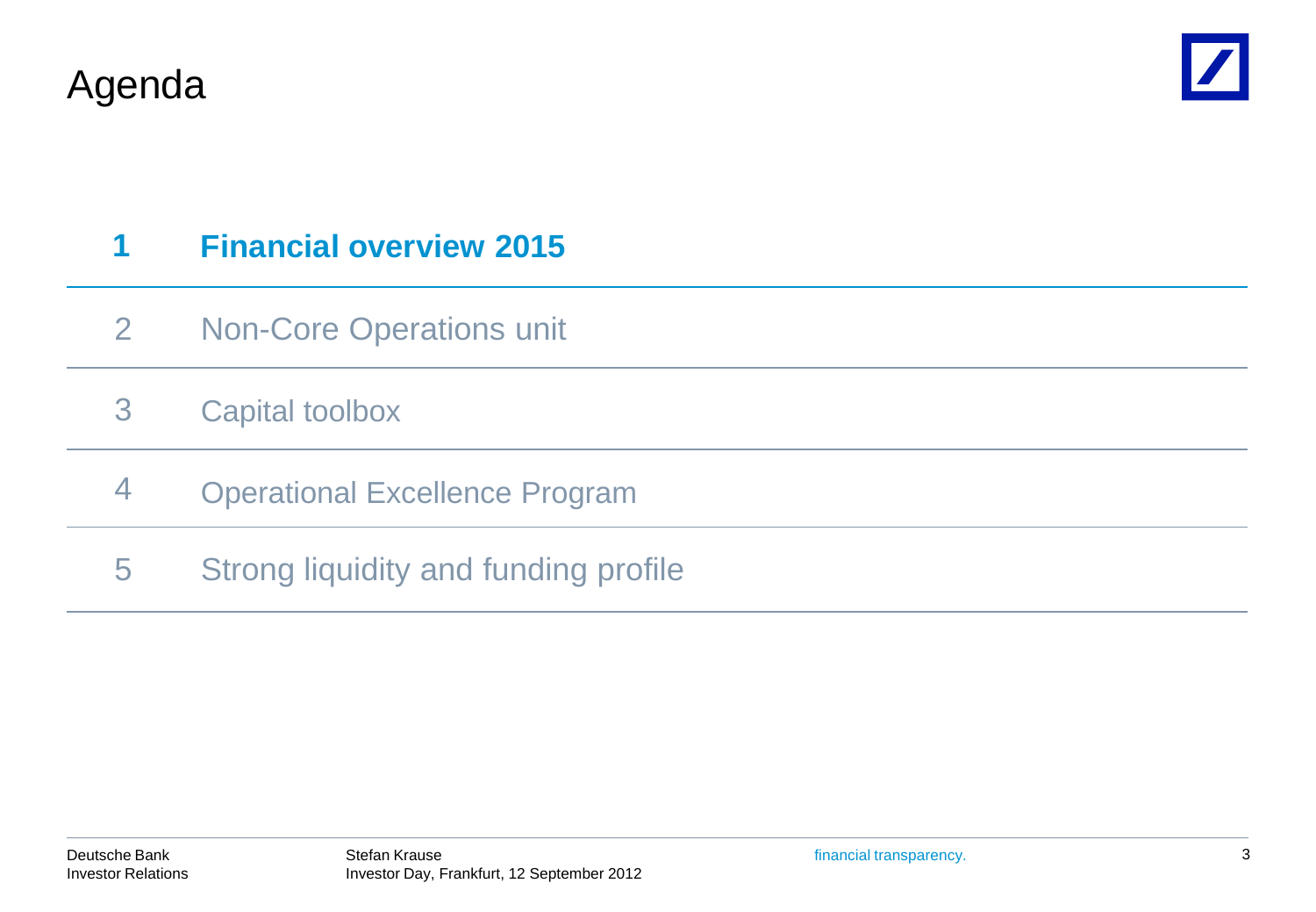### Our historical performance in key financial metrics





Note: Pre-crisis defined as 2003-2007; Peer group consists of unweighted average of JPM, MS, GS, BofA, Citi, UBS, CS, SocGen, BNP, Barc

(1) Net income over average active equity

(2) 2003-2006 based on Basel 1; 2007 based on Basel 2; 2011 based on Basel 2.5 for DB and based on respective regulatory requirements for peers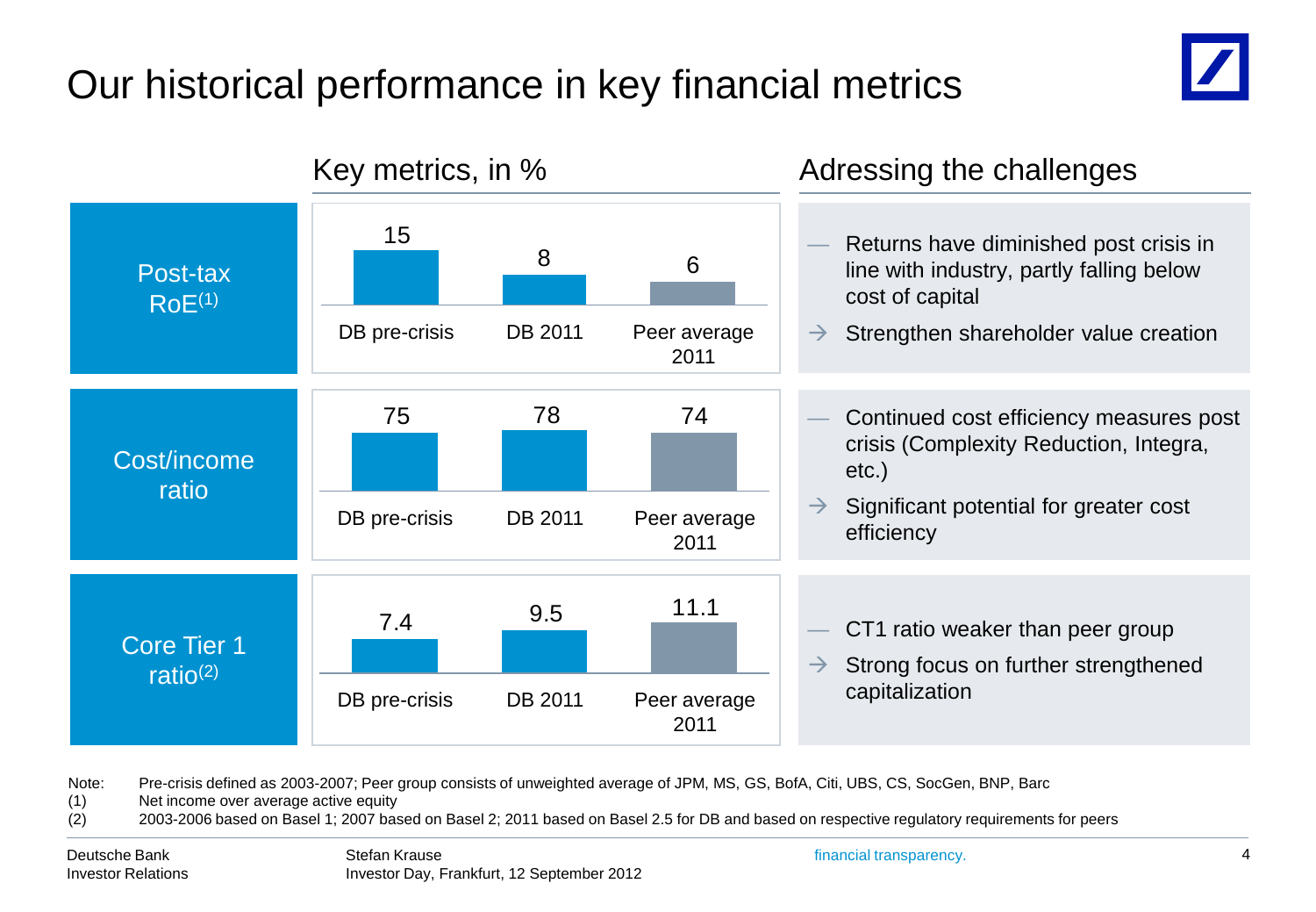### 2015 aspiration and key assumptions



| 2015 aspiration                                                                        |                    | Key macroeconomic assumptions |                                                 |  |  |  |  |
|----------------------------------------------------------------------------------------|--------------------|-------------------------------|-------------------------------------------------|--|--|--|--|
| Post-tax<br>RoE <sup>(1)</sup>                                                         | >12%               | <b>GDP</b>                    | Global GDP growth of<br>2-4% p.a. $^{(3)}$      |  |  |  |  |
| Cost/income<br>ratio                                                                   | <65%               | <b>FX</b>                     | EUR/USD of $~1.30$                              |  |  |  |  |
| <b>Core Tier 1</b><br>$\overline{\mathsf{ratio}^{(2)}}$                                | $>10\%$            | <b>Equity</b><br>markets      | MSCI World index growth of<br>$-4\%^{(4)}$ p.a. |  |  |  |  |
| <b>Costs</b>                                                                           | EUR 4.5 bn savings | Interest rates                | Continued low ECB and Fed<br>fund rate levels   |  |  |  |  |
| (4)<br>Road on overage active equity and group tex rate quidence between 200/ and 250/ |                    |                               |                                                 |  |  |  |  |

(1) Based on average active equity and group tax rate guidance between 30% and 35%

- (2) Basel 3 fully loaded
- (3) Average 2012 2015e (Source: DB Research)
- (4) CAGR MSCI World Index 2012 2015e (Source: DB Research)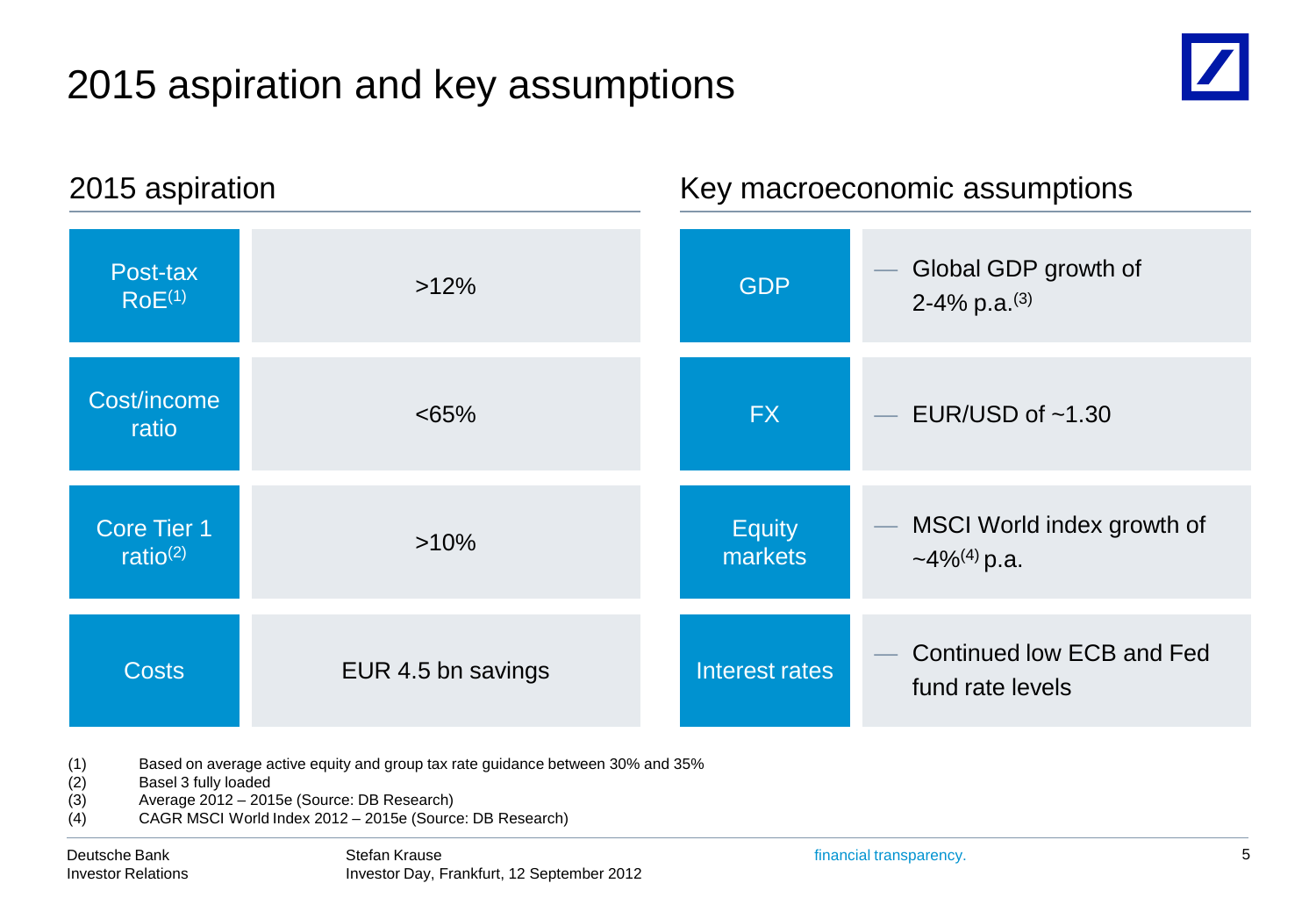### New Deutsche Bank – Overview of changes in segment composition

Investor Day, Frankfurt, 12 September 2012

Investor Relations

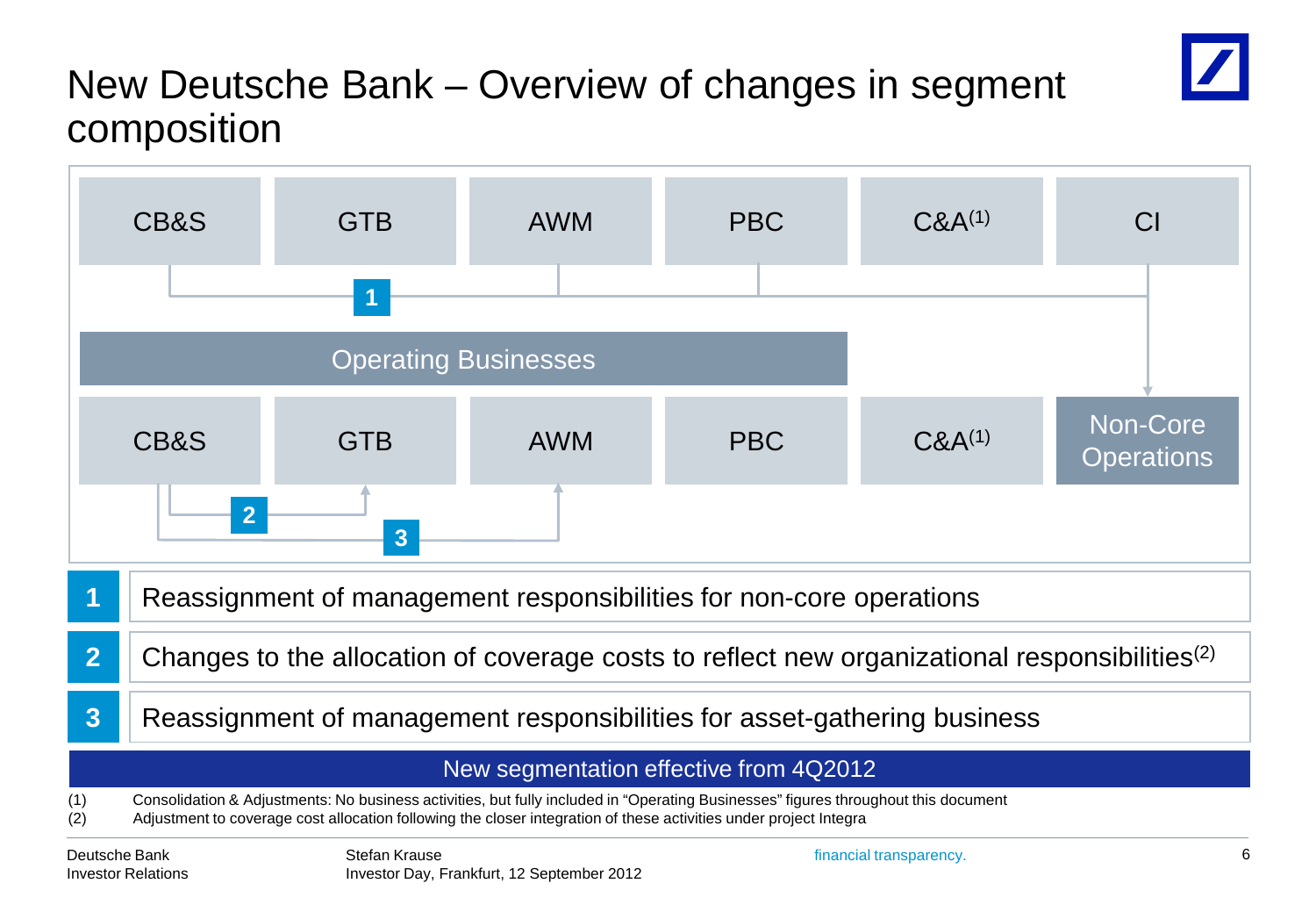### Focus on improving value creation in new Operating Businesses(1)



SPLIT OPERATING vs. NON-CORE INDICATIVE



(1) Consolidation & Adjustments fully included

(2) 2011 based on Basel 2, domestic statutory tax rate of 30.8% and average active equity; 2015 based on Basel 3 fully loaded, group tax rate guidance between 30% and 35% and average active equity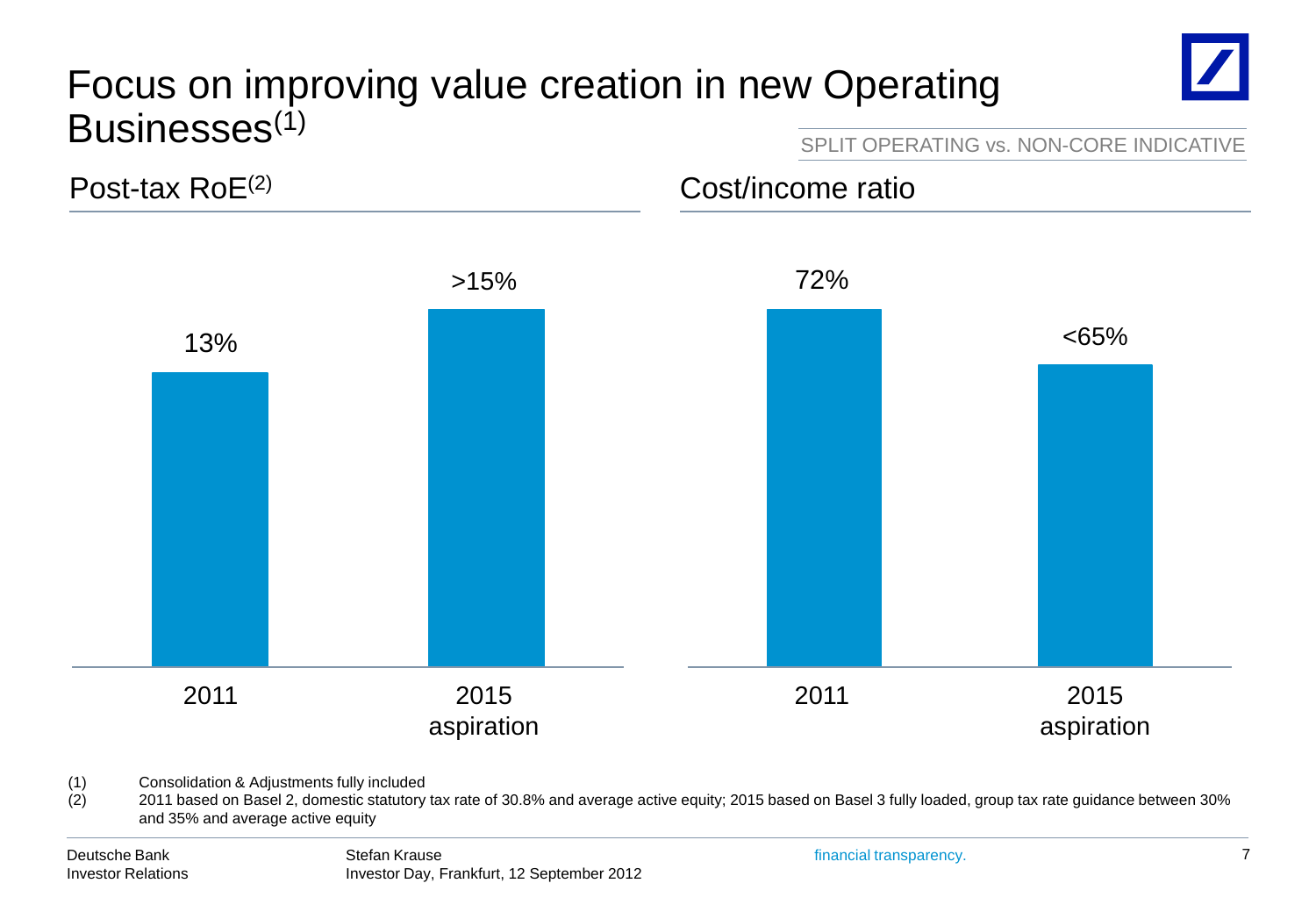### Overview on aspirations for our Operating Businesses<sup>(1)</sup>



SPLIT OPERATING vs. NON-CORE INDICATIVE

| CB&S                                         |                                                    |                        | GTB                                                                                                                                                                                                                                                                                                                                                                                                                                                                                                                                                                                                               |      |                 |
|----------------------------------------------|----------------------------------------------------|------------------------|-------------------------------------------------------------------------------------------------------------------------------------------------------------------------------------------------------------------------------------------------------------------------------------------------------------------------------------------------------------------------------------------------------------------------------------------------------------------------------------------------------------------------------------------------------------------------------------------------------------------|------|-----------------|
|                                              | 2011                                               | <b>2015 aspiration</b> |                                                                                                                                                                                                                                                                                                                                                                                                                                                                                                                                                                                                                   | 2011 | 2015 aspiration |
| Post-tax $RoE^{(2)}$                         | $11\%^{(3)}/16\%$                                  | ~15%                   |                                                                                                                                                                                                                                                                                                                                                                                                                                                                                                                                                                                                                   |      |                 |
| <b>CIR</b>                                   | 71%                                                | <65%                   | IBIT, in EUR bn                                                                                                                                                                                                                                                                                                                                                                                                                                                                                                                                                                                                   | 1.0  | $-2.4$          |
| RWA equivalent <sup>(4)</sup> ,<br>in EUR bn | $184^{(6)}/244^{(5)}$                              | $<$ 200 <sup>(5)</sup> |                                                                                                                                                                                                                                                                                                                                                                                                                                                                                                                                                                                                                   |      |                 |
| <b>AWM</b>                                   |                                                    |                        | <b>PBC</b>                                                                                                                                                                                                                                                                                                                                                                                                                                                                                                                                                                                                        |      |                 |
|                                              | 2011                                               | 2015 aspiration        |                                                                                                                                                                                                                                                                                                                                                                                                                                                                                                                                                                                                                   | 2011 | 2015 aspiration |
|                                              |                                                    |                        | IBIT, in EUR bn                                                                                                                                                                                                                                                                                                                                                                                                                                                                                                                                                                                                   | 2.0  | $-3.0$          |
| IBIT, in EUR bn                              | 0.8                                                | ~1.7                   | <b>CIR</b>                                                                                                                                                                                                                                                                                                                                                                                                                                                                                                                                                                                                        | 68%  | $~160\%$        |
| (1)<br>(2)<br>(3)<br>(4)                     | Based on 2011 domestic statutory tax rate of 30.8% |                        | All numbers exclude Non-Core Operations unit; 2011 numbers already reflect re-segmentation and will therefore not reconcile to reported numbers<br>2011 based on Basel 2 and domestic statutory tax rate of 30.8%; 2015 based on Basel 3 fully loaded and group tax rate guidance between 30% and 35%<br>Assumes overall bank capitalization consistent with an 8% CET1 ratio under Basel 3 fully loaded and Basel 3 RWA impact commensurate with year-end 2012 targets.<br>RWA plus equivalent of items currently deducted 50/50 from Tier 1/Tier 2 capital whereby the Tier 1 deduction amount is scaled at 10% |      |                 |

(5) Based on pro-forma Basel 3 (6) Based on Basel 2.5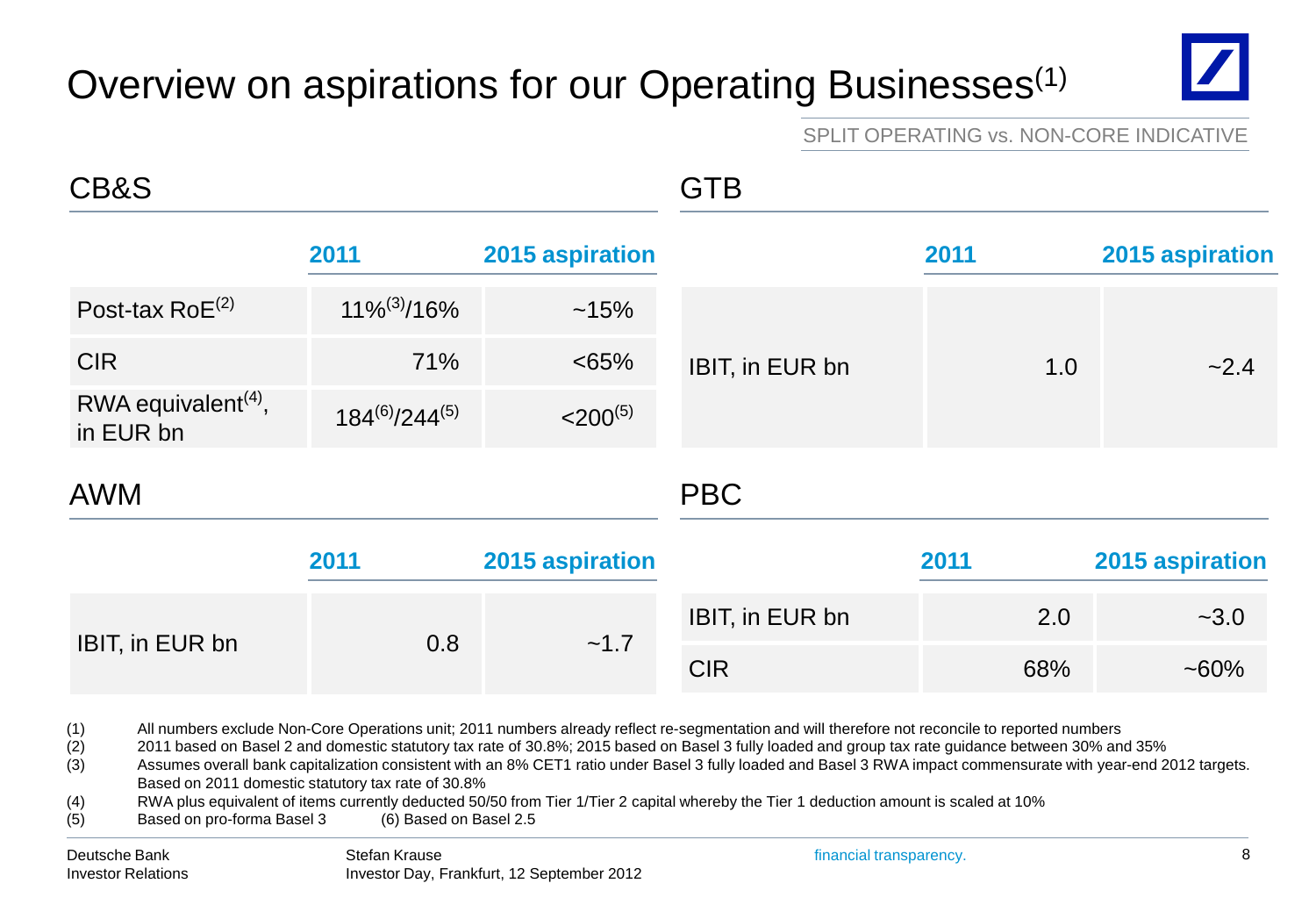Agenda



### 1 Financial overview 2015

#### **Non-Core Operations unit 2**

- 3 Capital toolbox
- Operational Excellence Program 4
- 5 Strong liquidity and funding profile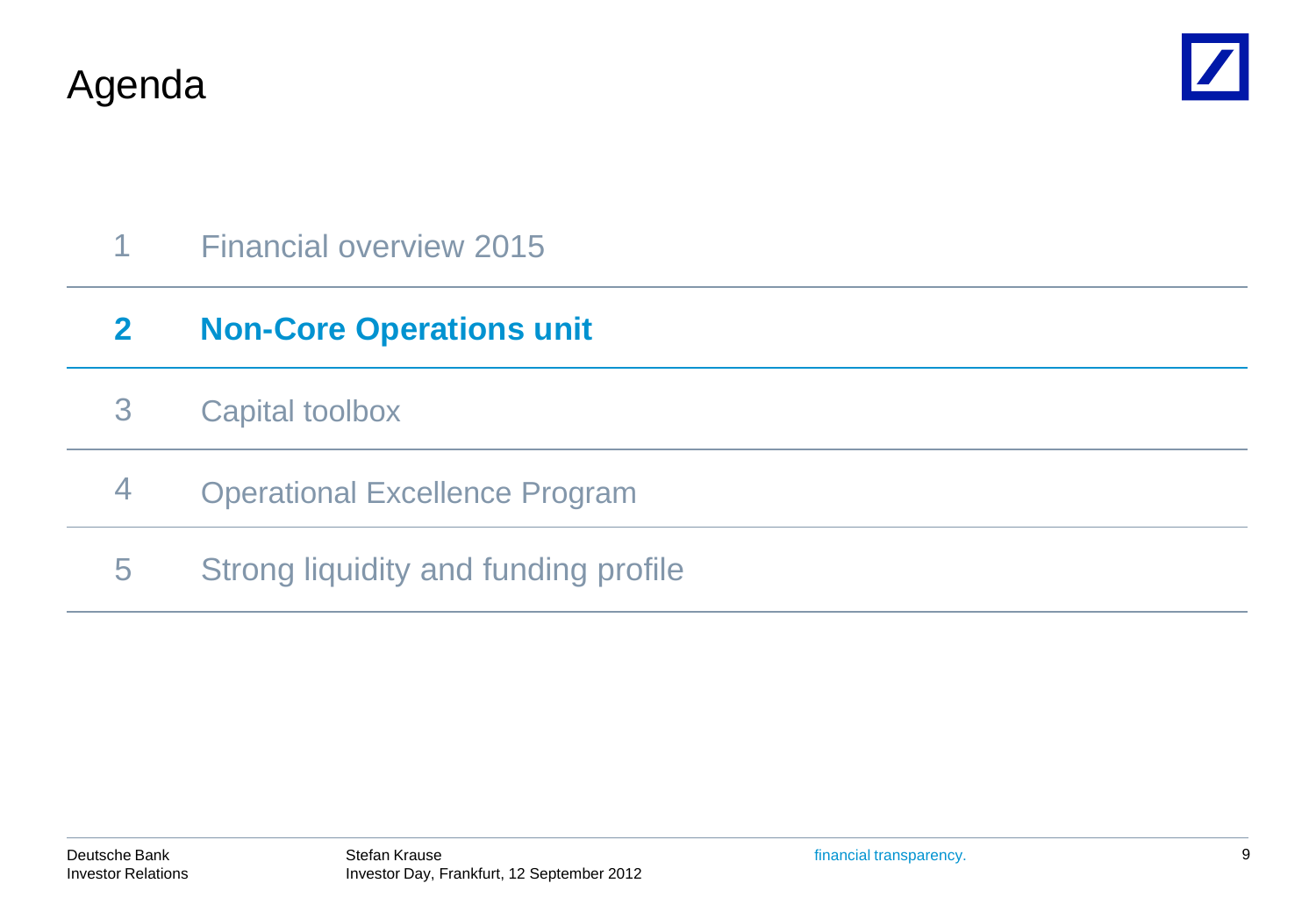

| <b>Rationale</b>  | Improve external transparency on non-core positions<br>Increase management focus on underlying operating businesses<br>Accelerate de-risking |                                                                                                                                                                                                                                                                                                                                                  |  |  |  |
|-------------------|----------------------------------------------------------------------------------------------------------------------------------------------|--------------------------------------------------------------------------------------------------------------------------------------------------------------------------------------------------------------------------------------------------------------------------------------------------------------------------------------------------|--|--|--|
| <b>Governance</b> | <b>Organization</b>                                                                                                                          | New business segment of Deutsche Bank Group<br>One-time, irreversible assignment of assets to the business<br>segment – ring-fenced but with no change in legal entity ownership<br>Clearly defined and independent management team, utilizing<br>existing business expertise and infrastructure<br>Aligned incentives and de-risking objectives |  |  |  |
|                   | <b>Mandate</b>                                                                                                                               | Wind down/exit assets to achieve deleveraging to free up capital<br>Protect shareholder value<br>Success measured on achieving de-risking and capital deployment<br>Specific KPIs to be developed to track progress                                                                                                                              |  |  |  |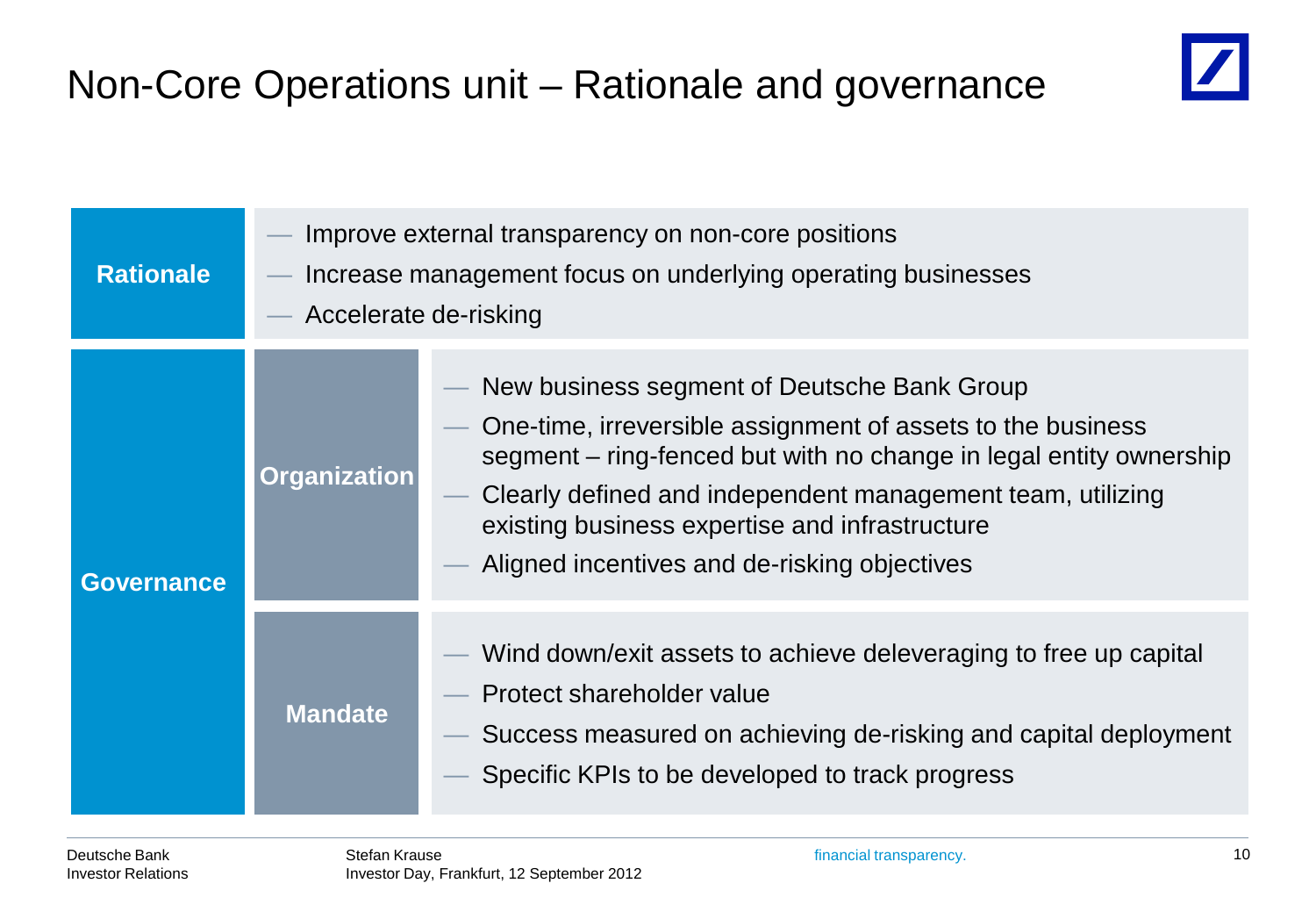### Non-Core Operations unit – Overview of selection criteria and scope



| <b>Clear</b><br><b>Selection</b><br><b>Criteria</b>     | Non-core operations for Deutsche Bank going forward<br>Troubled assets from operating businesses<br>Assets in run-off mode or where exit is already identified as the preferred route<br>Suitable for separation<br>Significant capital absorption with sub-standard returns<br>Liabilities of businesses in run-off |                                                                                                                                  |  |  |  |
|---------------------------------------------------------|----------------------------------------------------------------------------------------------------------------------------------------------------------------------------------------------------------------------------------------------------------------------------------------------------------------------|----------------------------------------------------------------------------------------------------------------------------------|--|--|--|
| <b>Scope of</b><br><b>Non-Core</b><br><b>Operations</b> | Trading                                                                                                                                                                                                                                                                                                              | Portfolios of trading assets, and trading assets reclassified under<br>IAS 39, which are no longer operating business activities |  |  |  |
|                                                         | <b>Operating</b><br>assets                                                                                                                                                                                                                                                                                           | Stakes in non tradable operating companies where Deutsche Bank<br>has influence/control                                          |  |  |  |
|                                                         | <b>Portfolio</b><br>run-off                                                                                                                                                                                                                                                                                          | Portfolios in run-off which require administration from Deutsche<br><b>Bank</b>                                                  |  |  |  |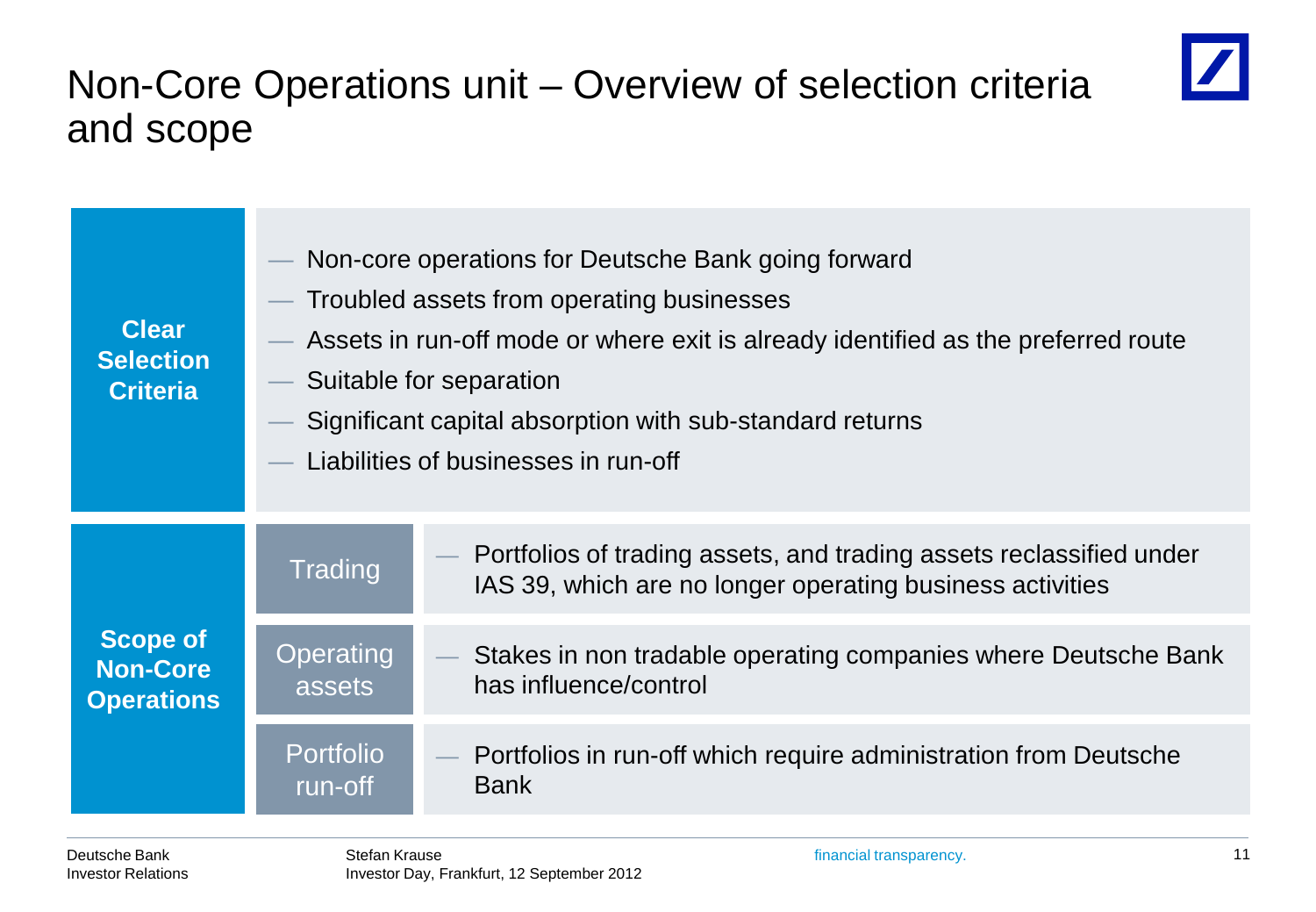#### Significant planned RWA equivalent reduction in Non-Core Operations unit SPLIT OPERATING vs. NON-CORE INDICATIVE

| <b>CB&amp;S</b> | Trading: securitization portfolio<br>Assets in run-off: CB&S monoline,<br>legally and regulatory challenged<br>investments<br>IAS 39 reclassified assets |
|-----------------|----------------------------------------------------------------------------------------------------------------------------------------------------------|
| <b>PBC</b>      | <b>Trading: Postbank structured credit</b><br>portfolio<br>Assets and liabilities in run-off:<br>non-core portfolios                                     |
| C.              | Trading: BHF bond portfolio<br><b>Operating Assets: Actavis,</b><br>Cosmopolitan, Maher, BHF, real<br>estate assets, industrial holdings                 |
| <b>AWM</b>      | Assets in run-off: Sal. Oppenheim<br>workout credit portfolio                                                                                            |

### Major Components **Size of Non-Core Operations unit**



Mar 2013 Jun 2012 Dec 2013 Dec 2014 Dec 2015

#### Pro-forma Basel 3 RWA equivalent<sup>(1)</sup>, in EUR bn



Note: Numbers may not add up due to rounding

(1) RWA plus equivalent of items currently deducted 50/50 from Tier 1/Tier 2 capital whereby the Tier 1 deduction amount is scaled at 10%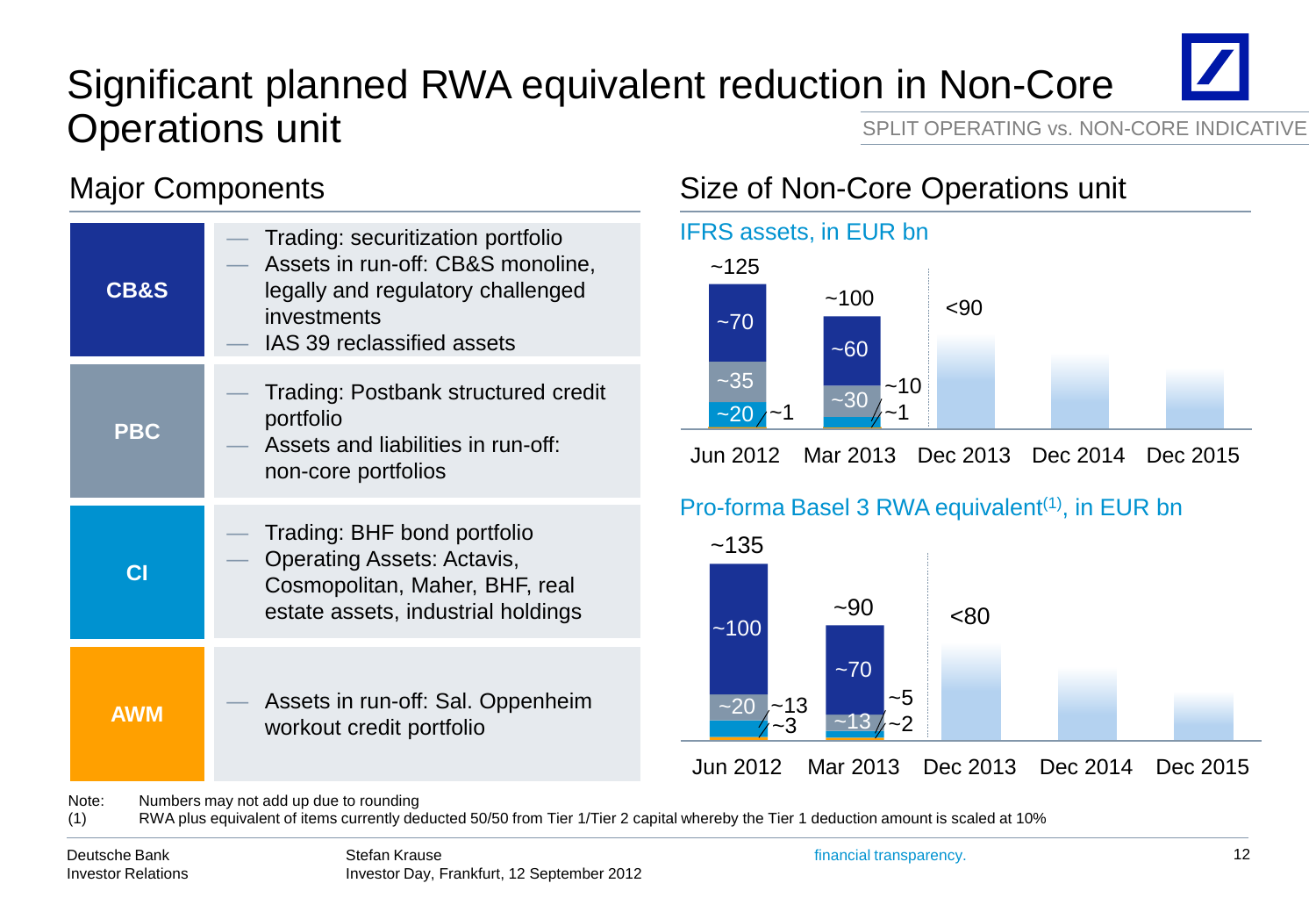



- 1 Financial overview 2015
- Non-Core Operations unit 2

#### **3 Capital toolbox**

- Operational Excellence Program 4
- 5 Strong liquidity and funding profile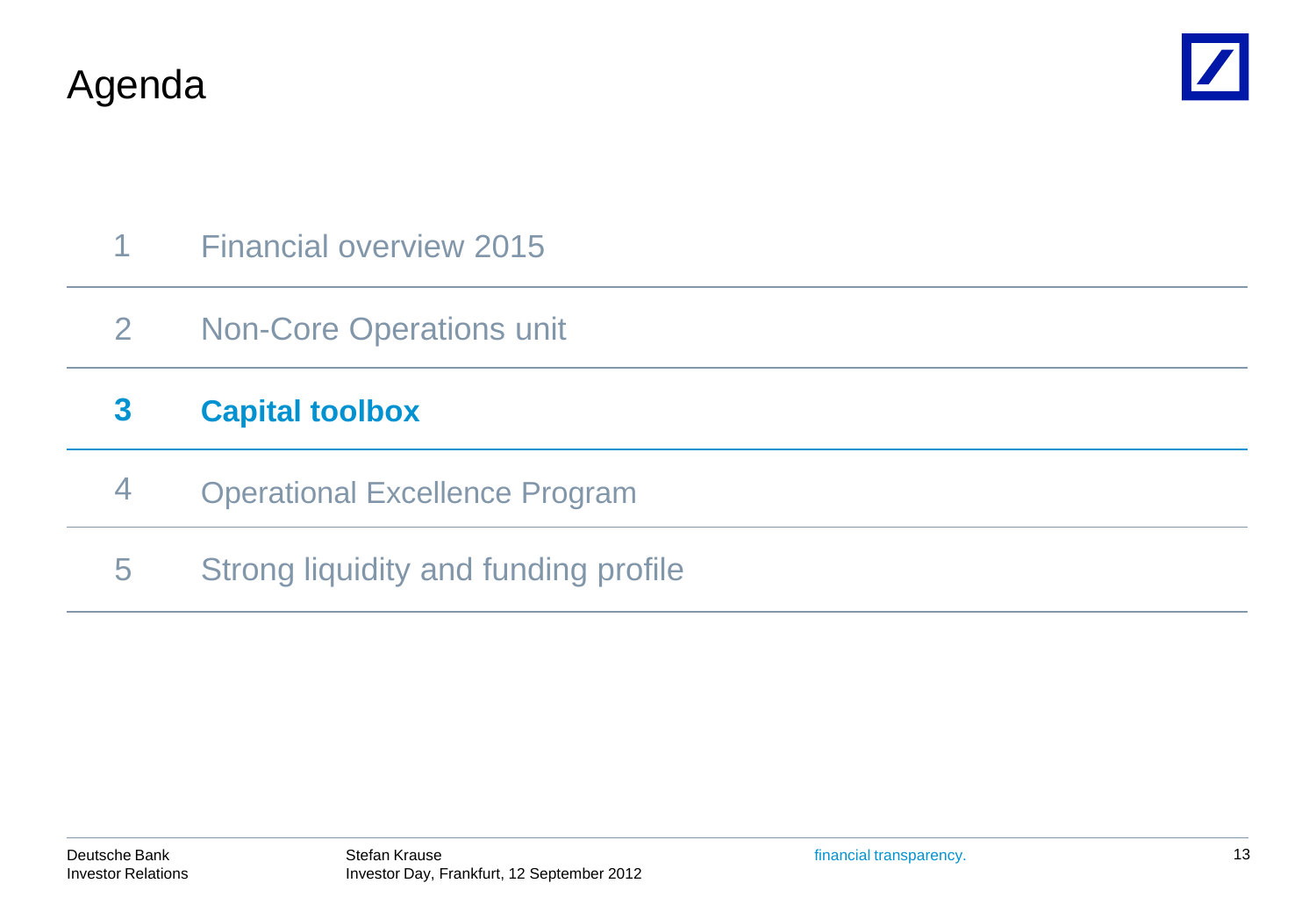#### $\blacktriangleright$ Current and targeted Core Tier 1 ratio well above regulatory minimum



<sup>(1)</sup> Pro-rata phased-in between 1 January 2016 and year-end 2018, becoming fully effective on 1 January 2019

(4) Should be held outside periods of stress; can be drawn down in periods of stress if discretionary distributions of earnings are reduced

<sup>(2)</sup> Can be deployed on an infrequent basis by national jurisdictions when excessive aggregate credit growth is determined, weighted average of buffers deployed across all jurisdictions to which DB has credit exposures

<sup>(3)</sup> Global systemically important banks buffer: Actual amount not yet fixed, actual level depends on regulators' judgment of global systemic importance; based on preliminary judgment buffer varies between 1% and 2.5%, further bucket with 3.5% buffer currently not populated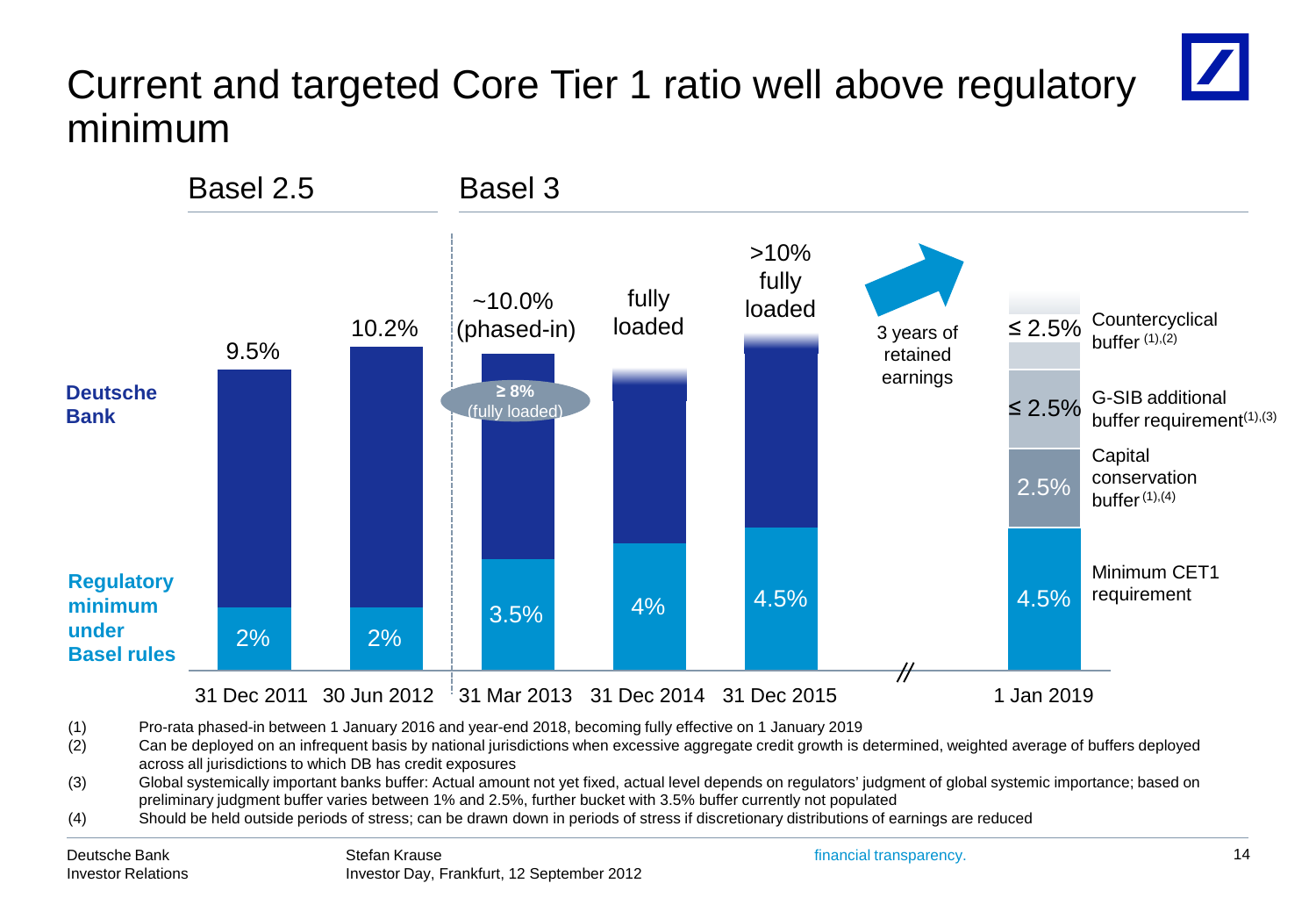### 1Q2013 Basel 3 simulation $(1)$  (fully loaded) In EUR bn



Pro-forma RWA Pro-forma Core Tier 1 capital



#### Capital toolbox provides further flexibility

Note: Numbers may not add up due to rounding

- (1) Subject to final Basel rules and European/German implementation of the revised framework
- (2) Includes Basel 3 charges in relation to CVA, CCR, CCP, etc.; under phase-in Basel 3 impact would increase by EUR 10 bn RWA due to higher 10%/15% threshold
- (3) Securitizations (4) Additional management action announced on 31 July
- (5) Includes add-back of Basel 2.5 deductions on securitization positions and significant investment in financial institutions
- (6) Includes 75 ct per share dividend and reflects impact from change of 10%/15% threshold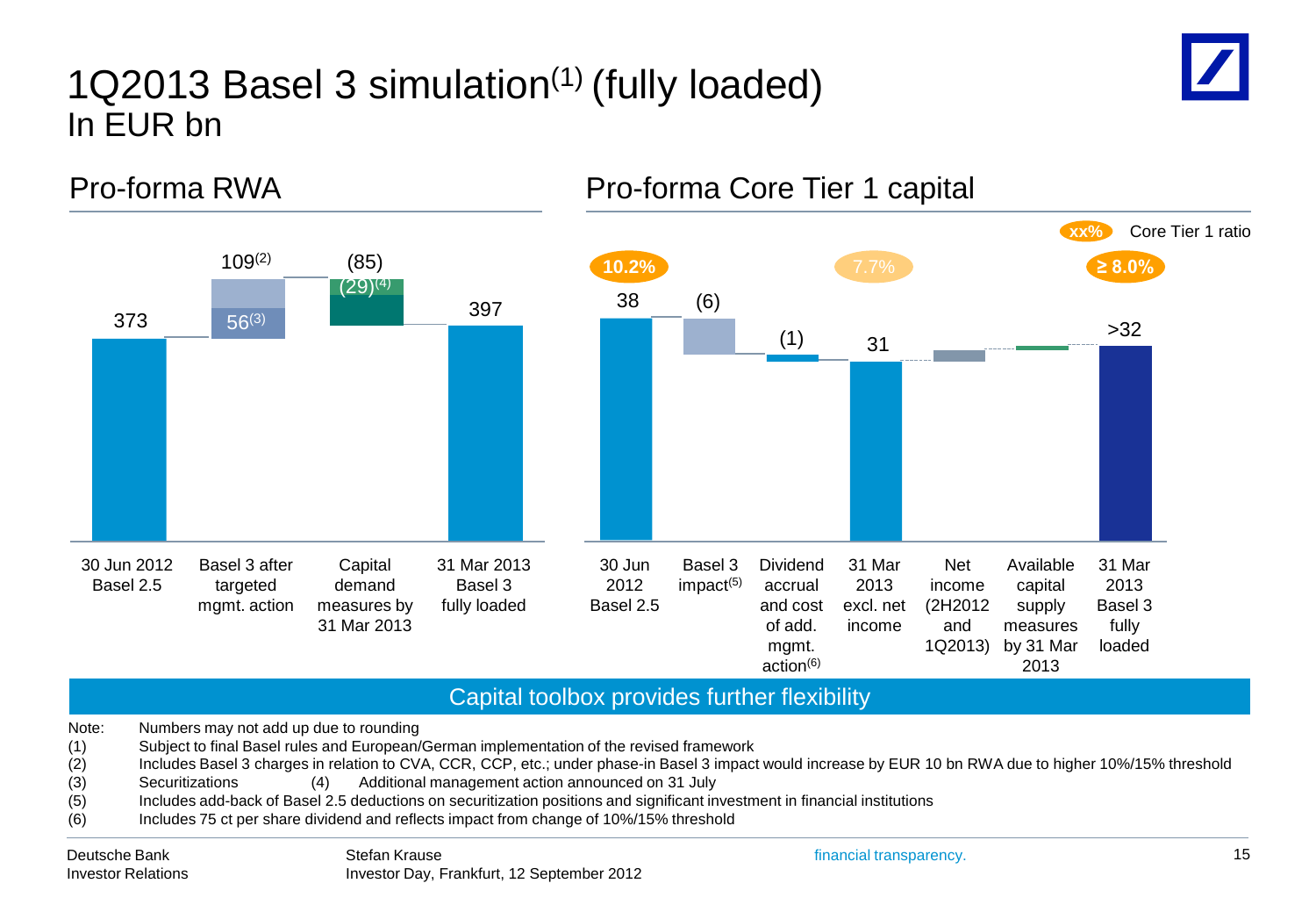### Capital toolbox - Planned usage focused on capital demand



| Capital demand                                                 |           |                                 | Capital supply                                                                                     |                                |  |
|----------------------------------------------------------------|-----------|---------------------------------|----------------------------------------------------------------------------------------------------|--------------------------------|--|
| Pro-forma Basel 3 RWA equivalent <sup>(1)</sup> relief, in EUR |           | CET 1 capital formation, in EUR |                                                                                                    |                                |  |
| <b>Identified Planned by</b><br>potential 31 Mar 2013          |           |                                 |                                                                                                    |                                |  |
|                                                                |           | ~45 bn <sup>(2)</sup>           | Available capital supply measures (not in Plan)                                                    | <b>Identified</b><br>potential |  |
| <b>Non-Core Operations</b><br>(See next page)                  | $~135$ bn |                                 | Bonus reduction                                                                                    |                                |  |
| Portfolio optimization                                         | $~17$ bn  |                                 | Equity compensation & deferrals <sup>(3)</sup>                                                     | Up to<br>1.2 $bn^{(4)}$        |  |
| Rightsizing of core portfolios<br>Optimizing risk mitigation   |           |                                 | <b>DTA</b> reduction                                                                               |                                |  |
| Roll out of advanced models<br>Regulatory roll-out program     | $-31$ bn  |                                 | Further capital supply measures (not in Plan)                                                      |                                |  |
| Improved treatment of derivatives<br>Subject to BaFin approval |           | $-45$ bn                        | Dividend reduction                                                                                 |                                |  |
| Improvement of operating model                                 | $~15$ bn  |                                 |                                                                                                    |                                |  |
| Data & processes<br>Trade capture                              |           |                                 | Authorized capital                                                                                 |                                |  |
|                                                                |           |                                 | Capital toolbox potential continuously updated - Usage of toolbox subject to management discretion |                                |  |
| Numbers may not add up due to rounding<br>Note:                |           |                                 |                                                                                                    |                                |  |

- (1) RWA plus equivalent of items currently deducted 50/50 from Tier 1/Tier 2 capital whereby the Tier 1 deduction amount is scaled at 10%
- (2) Including EUR 1 bn of RWA equivalent of expected loss shortfall and 4 bn in relation to Basel 3 management action<br>(3) Not yet including shares without pre-emptive rights which could be issued to further develop equity
- (3) Not yet including shares without pre-emptive rights which could be issued to further develop equity compensation programs (4) Executable by 31 Mar 2013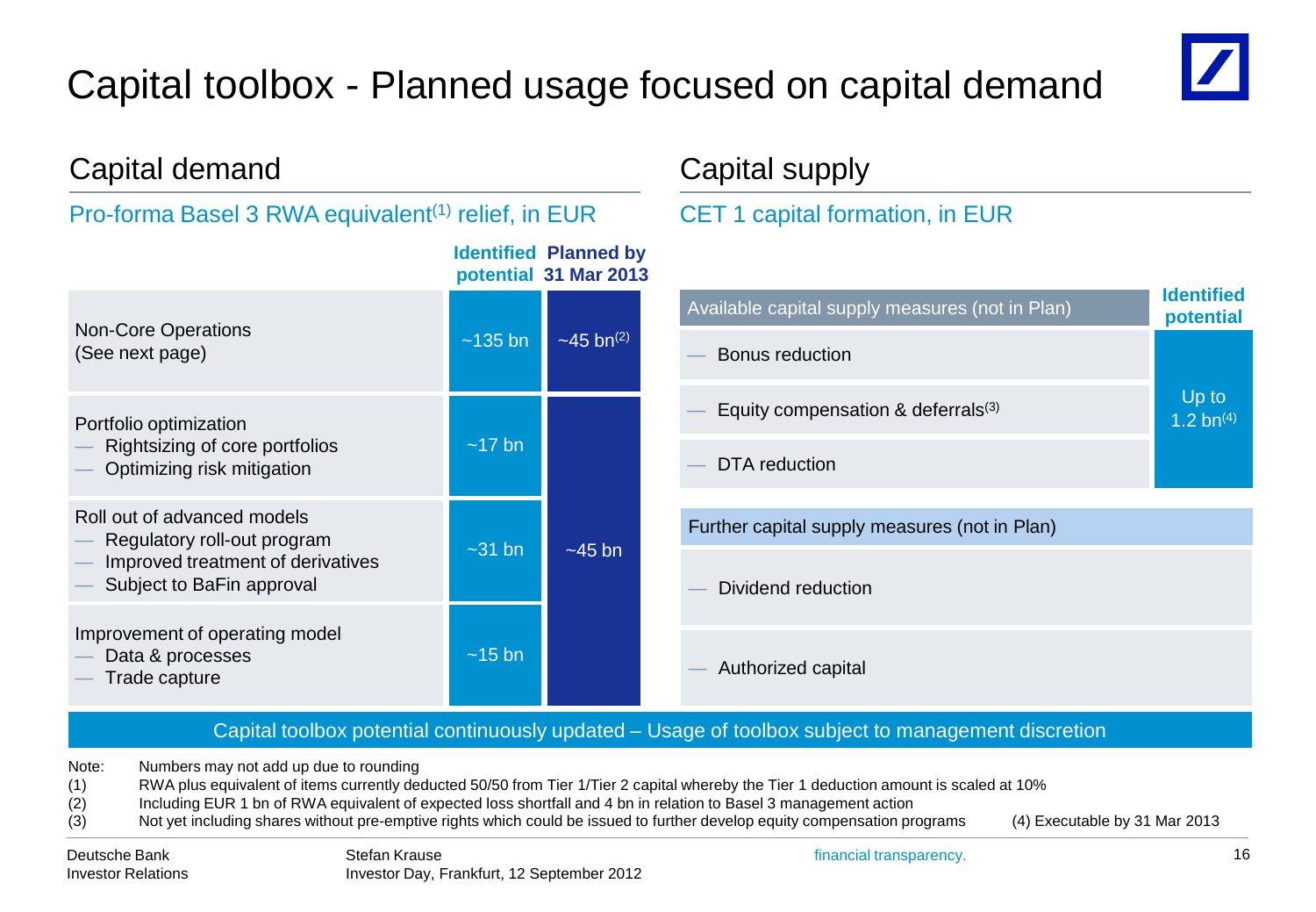## De-risking focus of the Non-Core Operations unit



SPLIT OPERATING vs. NON-CORE INDICATIVE

#### Pro-forma Basel 3 RWA equivalent<sup>(1)</sup> of Non-Core Operations unit

| Transferring<br>segment                    | <b>June 2012</b>                       | Action focus through to Mar 2013                                                                                                      | Planned<br>reduction by<br>31 Mar 2013 |
|--------------------------------------------|----------------------------------------|---------------------------------------------------------------------------------------------------------------------------------------|----------------------------------------|
| <b>CB&amp;S</b>                            | ~100                                   | Significant reduction of securitization positions<br>Hedging/sale of correlation trading portfolio                                    | $~1$ - 30                              |
| <b>PBC</b>                                 | $-20$                                  | Active de-risking of structured credit portfolio<br>Further portfolio measures                                                        | ~1                                     |
| CI                                         | ~13                                    | <b>BHF</b> sale<br><b>Completion of Actavis sale</b>                                                                                  | $-8$                                   |
| <b>AWM</b>                                 | $-3$                                   | Maturity run-down of portfolio<br>No acceleration planned                                                                             | ~1                                     |
| <b>Total</b>                               | ~135                                   |                                                                                                                                       | ~145                                   |
| Note:<br>(1)                               | Numbers may not add up due to rounding | RWA plus equivalent of items currently deducted 50/50 from Tier 1/Tier 2 capital whereby the Tier 1 deduction amount is scaled at 10% |                                        |
| Deutsche Bank<br><b>Investor Relations</b> |                                        | Stefan Krause<br>financial transparency.<br>Investor Day, Frankfurt, 12 September 2012                                                | 17                                     |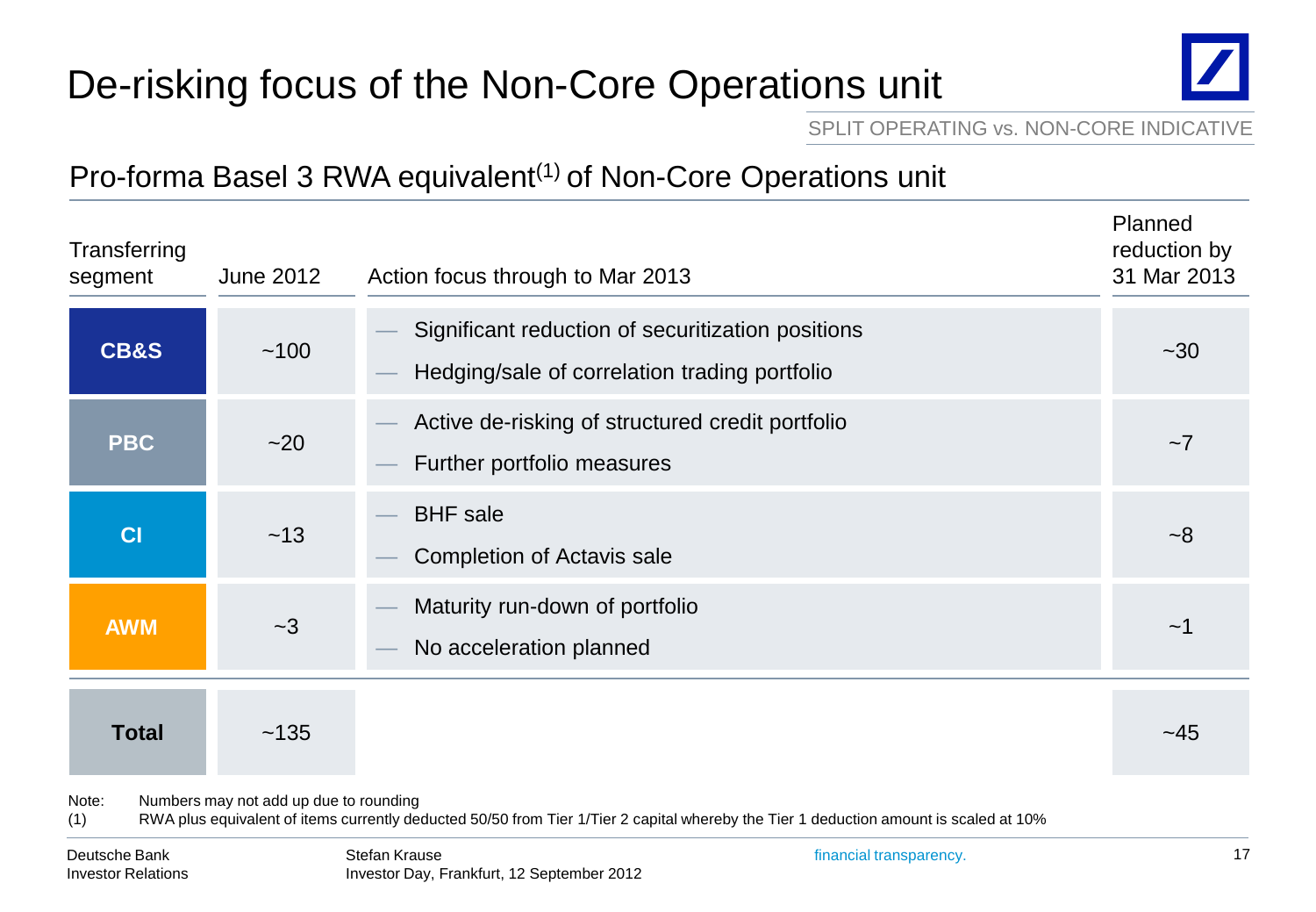



- 1 Financial overview 2015
- Non-Core Operations unit 2
- 3 Capital toolbox

**Operational Excellence Program 4**

5 Strong liquidity and funding profile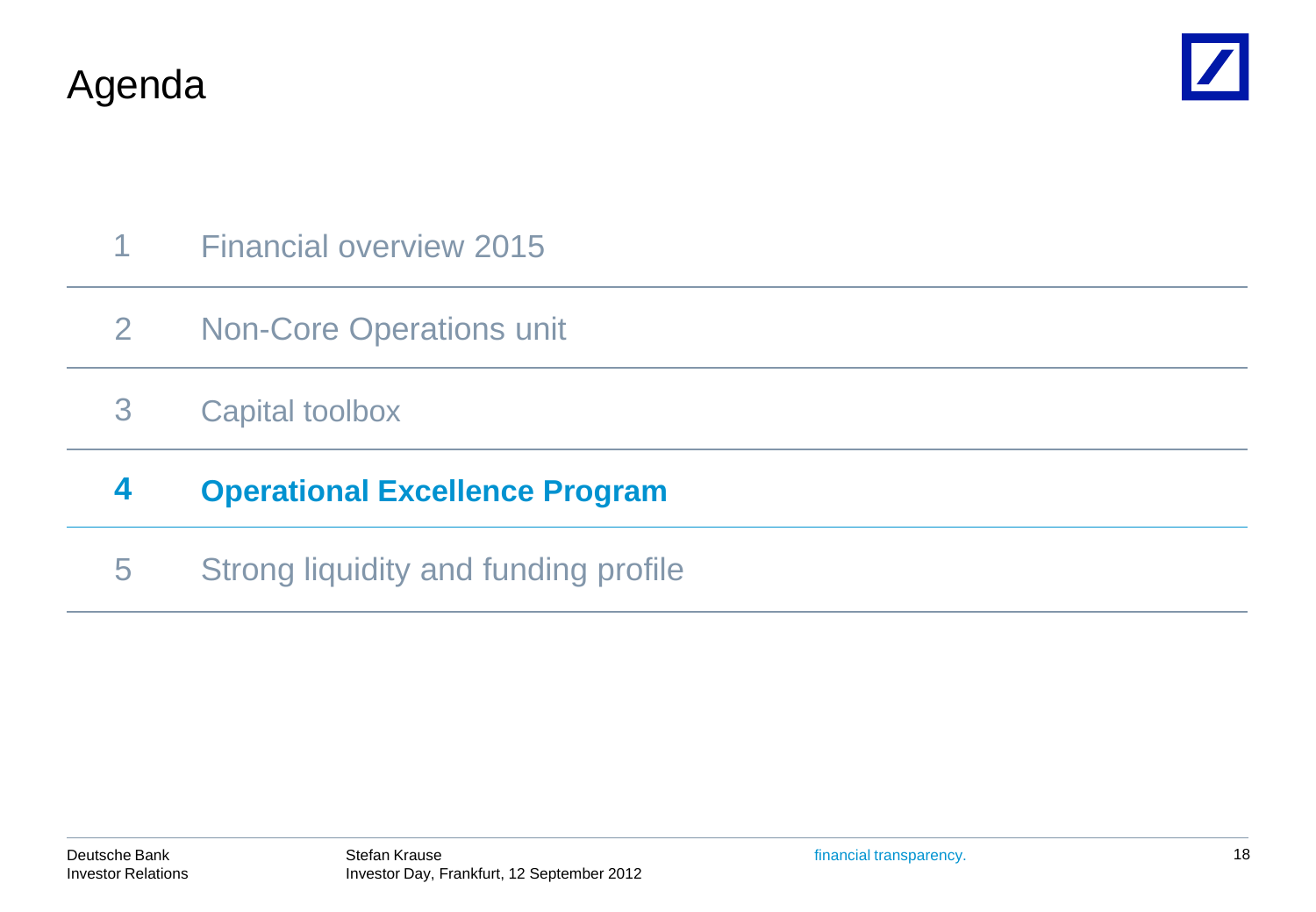### Aspiration to improve efficiency from historical levels





Note: Pre-crisis defined as average of 2003-2007; Cost savings based on 1H2012 annualized cost base; cost savings will be achieved without including cost changes that relate to litigation, investments (CtA), severance unrelated to new cost program; regulatory spend assumed constant

(1) Cumulative investments (CtA) divided by run rate savings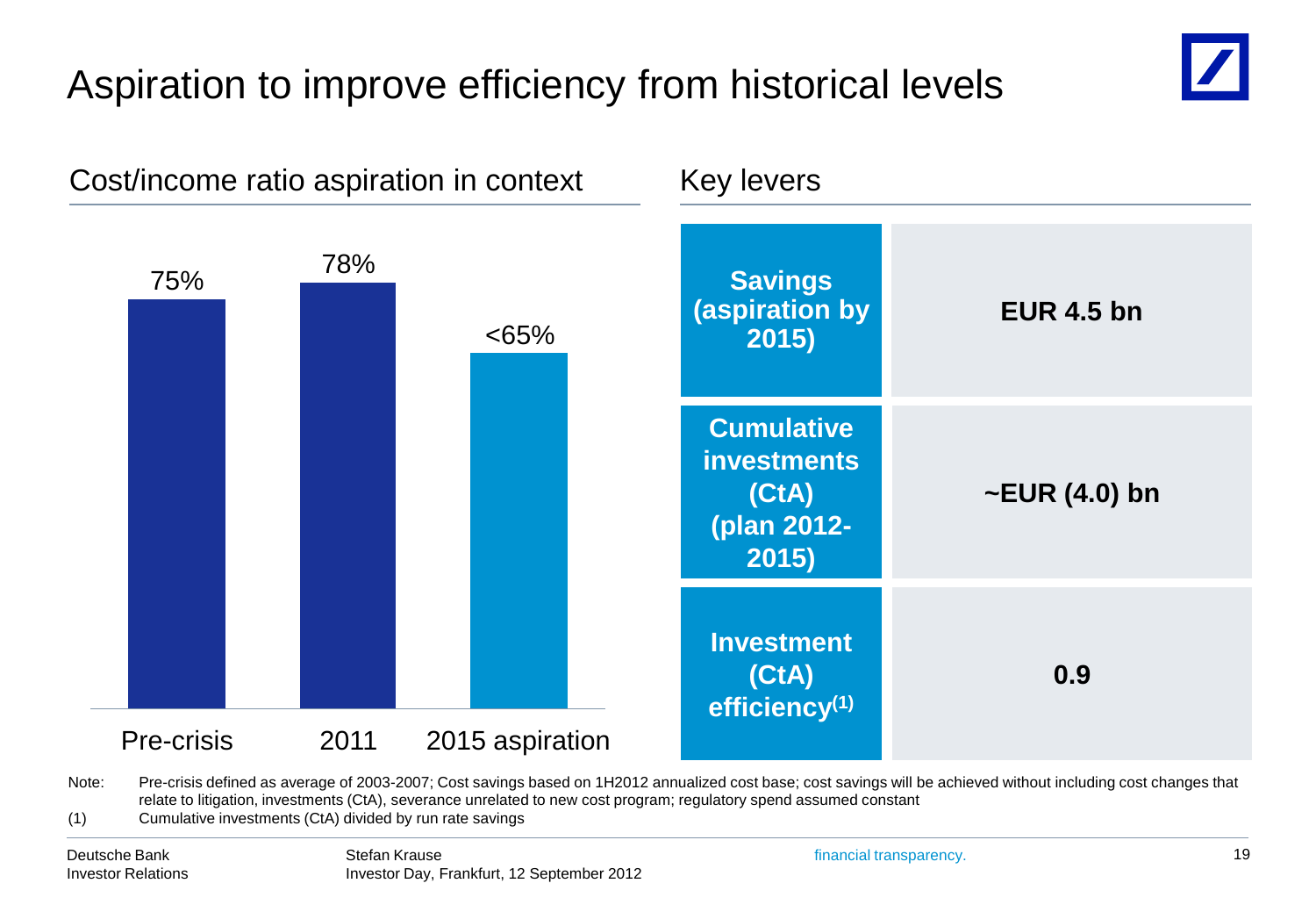## Savings program: Phasing and contribution by business





Note: Cost savings based on 1H2012 annualized cost base; cost savings will be achieved without including cost changes that relate to litigation, investments (CtA), severance unrelated to new cost program; regulatory spend assumed constant; numbers may not add up due to rounding

(1) Thereof Corporate Investments/Other: EUR ~0.1 bn

(2) Thereof running Powerhouse initiatives: run rate 2015 savings of EUR ~0.5 bn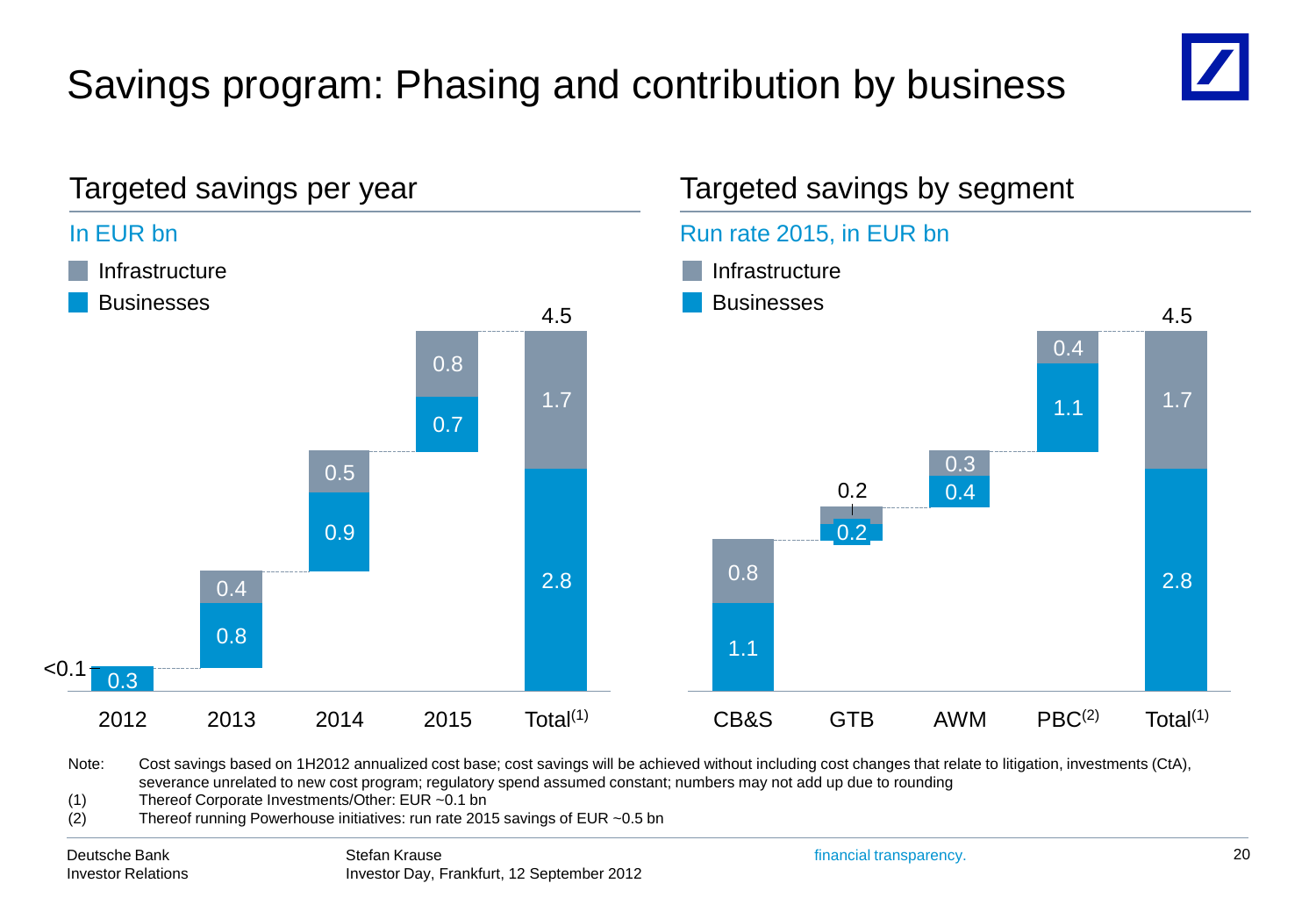## Breakdown of cost program - related investments (CtA)





Note: Numbers may not add up due to rounding

(1) Thererof running Powerhouse initiatives: cumulative investments (CtA) of EUR ~0.8 bn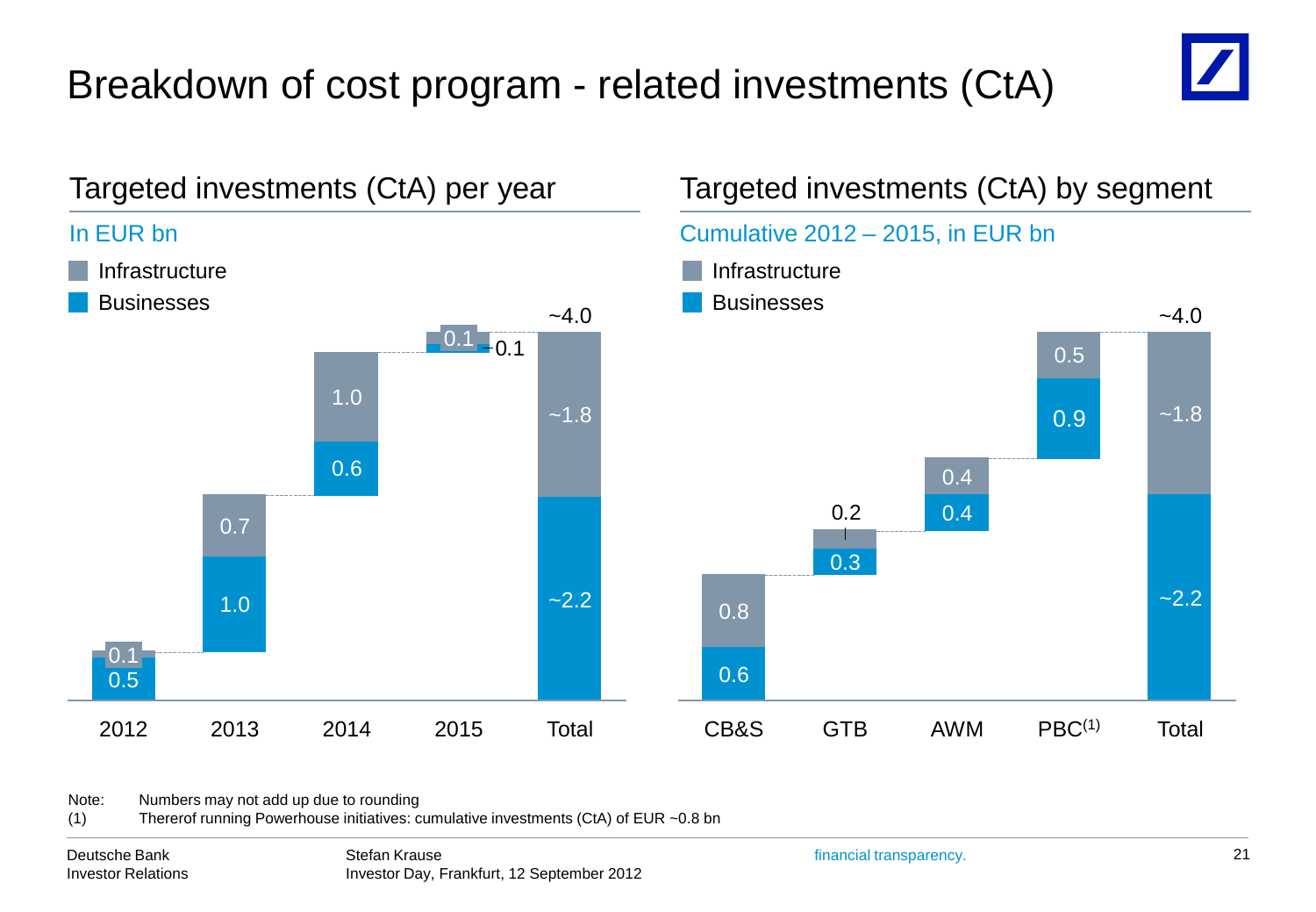



- 1 Financial overview 2015
- Non-Core Operations unit 2
- 3 Capital toolbox
- Operational Excellence Program 4

### **5 Strong liquidity and funding profile**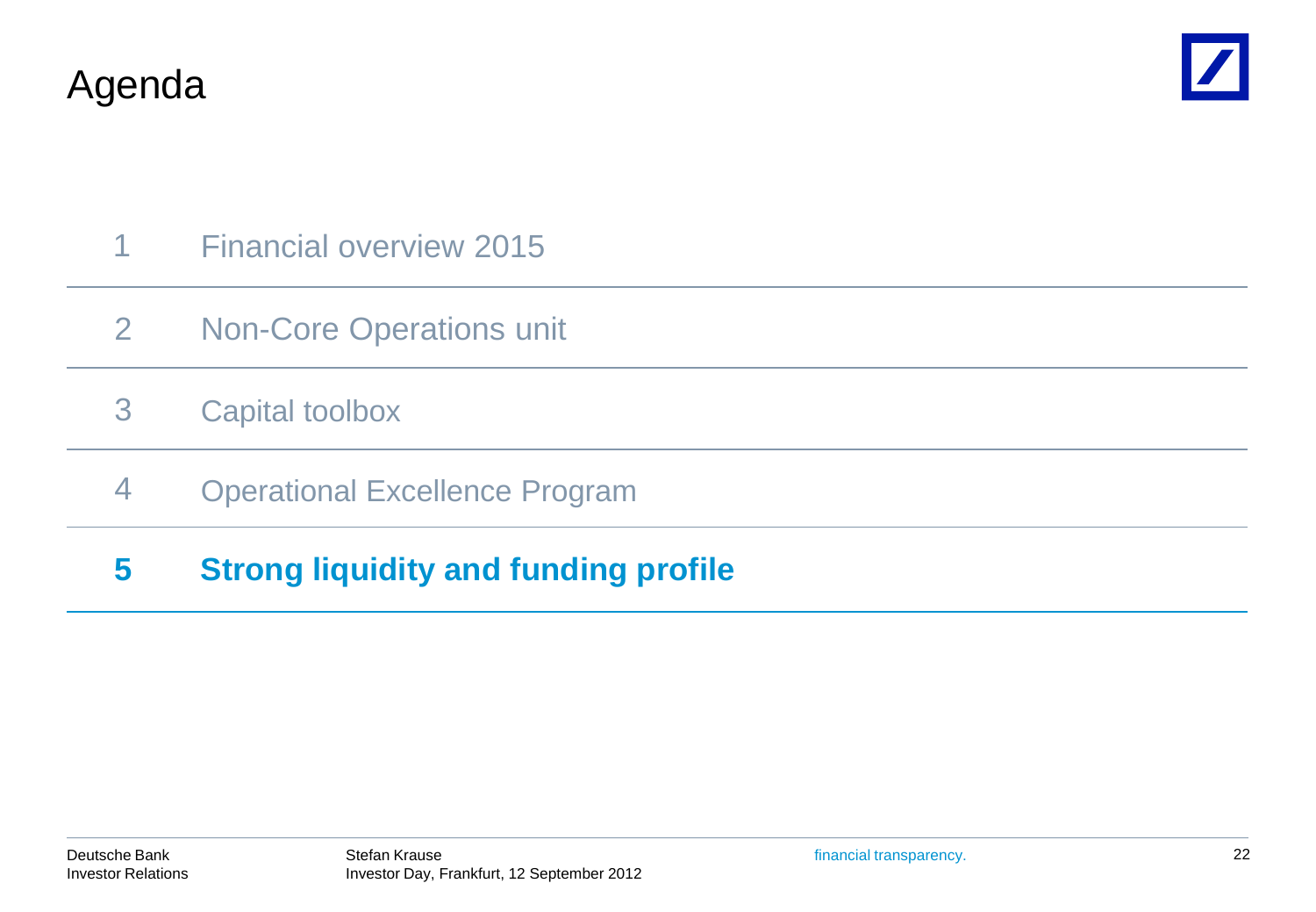### Increased stability of funding mix ...



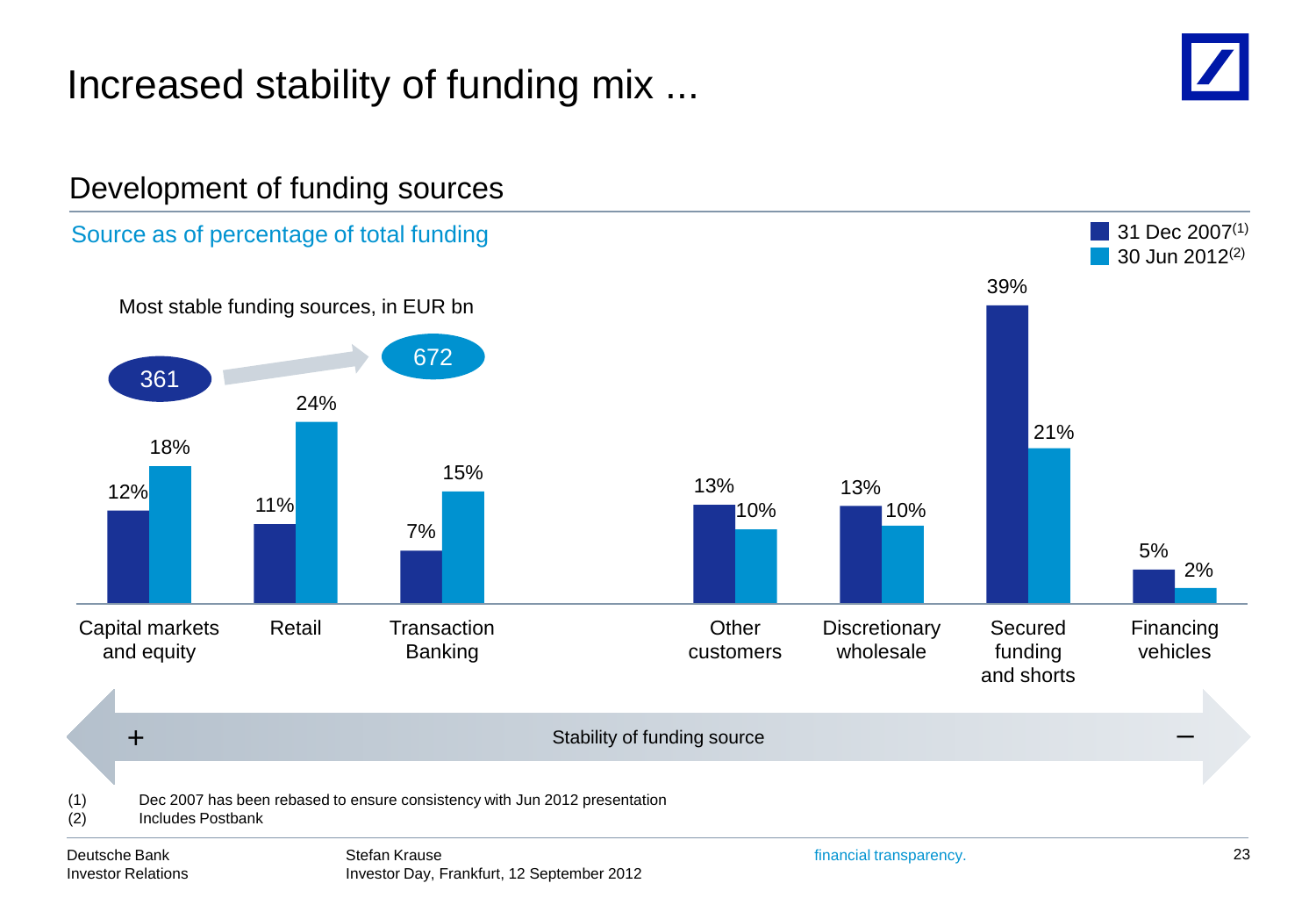## $\ldots$  with strong growth in liquidity reserves<sup>(1)</sup>



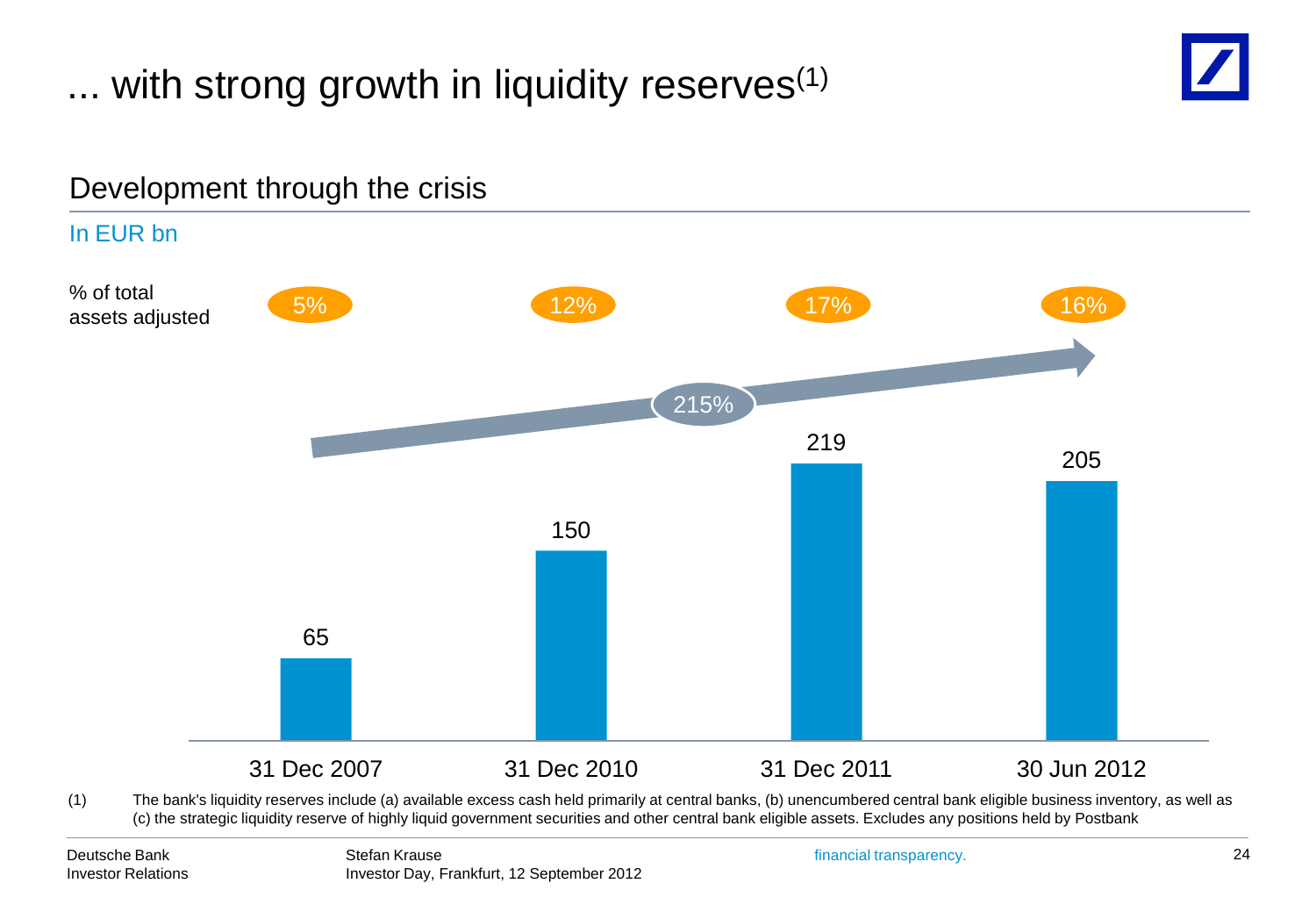### Cost-effective funding a competitive advantage 2012 Funding Plan complete; term liquidity surplus >EUR 30 bn



#### Capital markets profile

#### As of 30 June 2012



- Strong funding franchise results in low funding spreads (always "double digit" bps) and well inside CDS levels, even at peak of crisis
- 2012 funding plan complete: EUR 15 bn raised at L+69 bp, ~100 bps tighter than average CDS

### Liquidity profile

#### As of 30 June 2012, cumulative in EUR bn



- Net term liquidity surplus in excess of EUR 30 bn in all buckets
- Reflects all assets and liabilities across the maturity profile, either on a modelled or contractual basis depending on underlying liquidity characteristics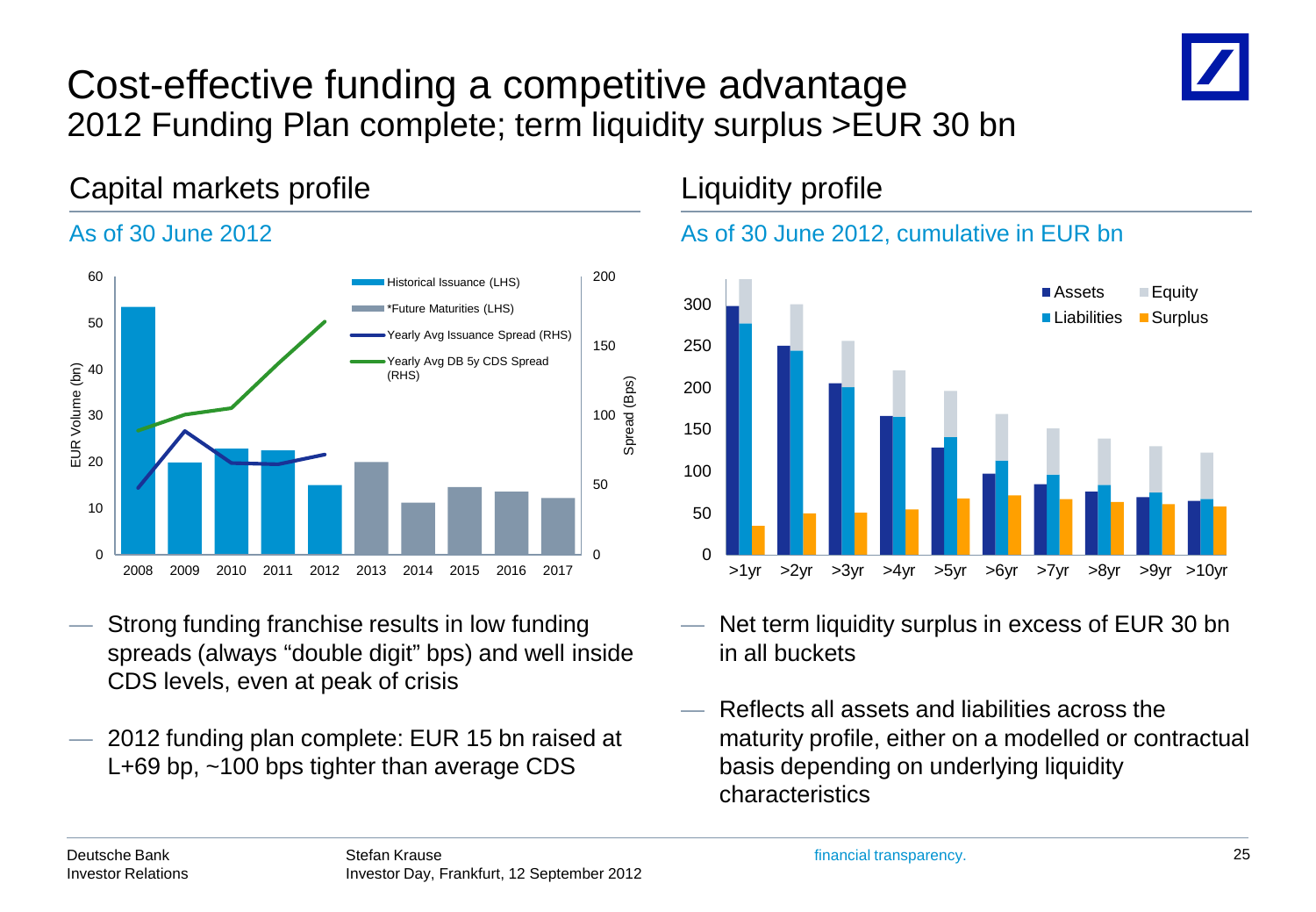

### Global/USD wholesale funding (UWSF) profile Short-term wholesale liabilities more than covered by liquidity reserves

#### Global UWSF vs. global liquidity reserves



#### USD UWSF vs. USD liquidity reserves



- Continued full access to the USD wholesale funding market
- Highly conservative stress test assumptions applied which do not assign term funding value to short-term wholesale funding
- To be prudent, Deutsche Bank maintains liquidity reserves of more than the outstanding short-term wholesale funding in cash or highly liquid and central bank eligible securities. This applies to both, the group's position and to the USD only perspective

(1) Includes Postbank since 2010, Postbank holds equivalent liquidity reserves which exceed its standalone UWSF; Dec 2007 has been rebased to ensure consistency with Dec 2011 presentation

(2) The bank's liquidity reserves include (a) available excess cash held primarily at central banks, (b) unencumbered central bank eligible business inventory, as well as (c) the strategic liquidity reserve of highly liquid government securities and other central bank eligible assets. Excludes any positions held by Postbank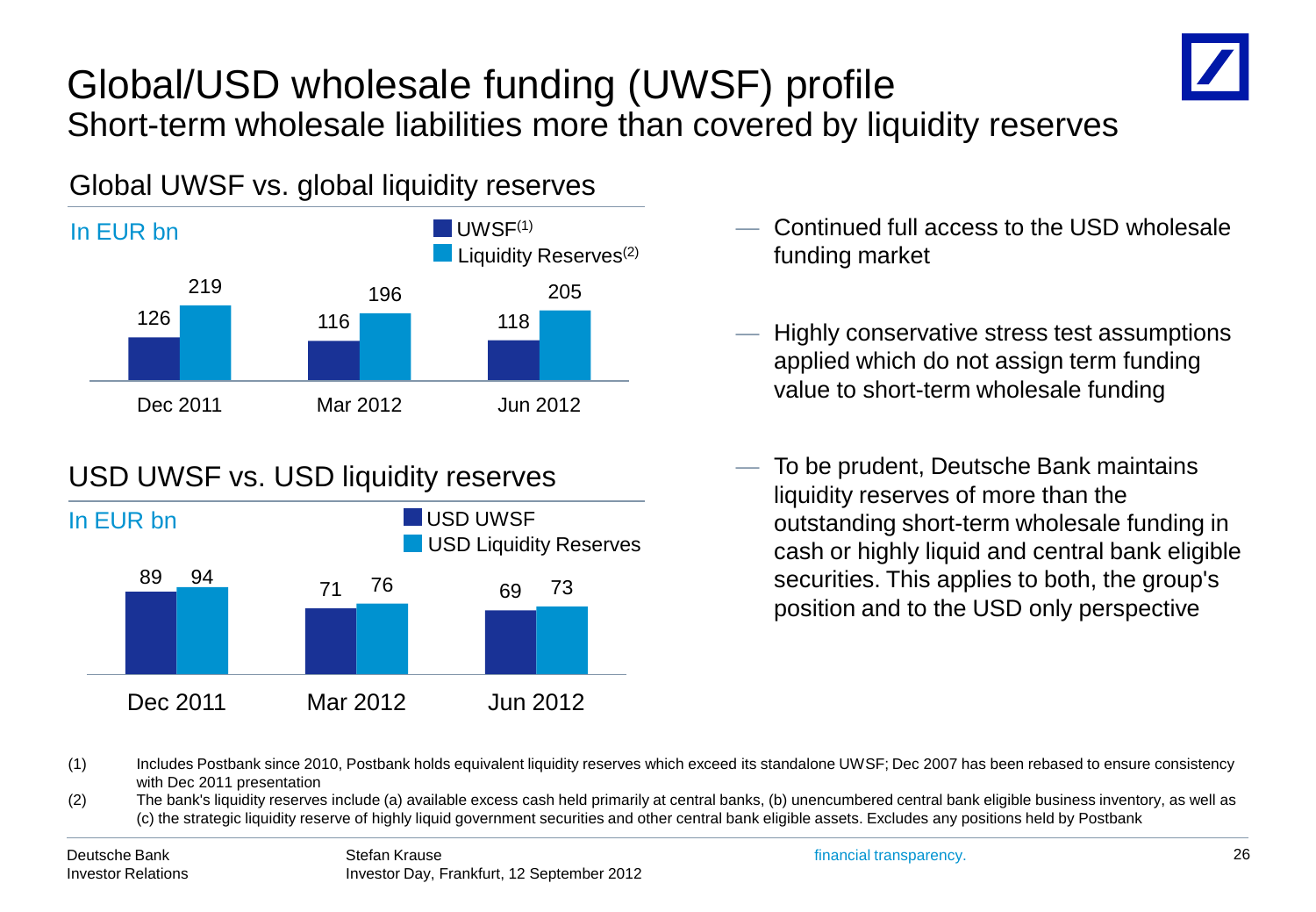



Strong financial road map through 2015

Clear separation of operating businesses and non-core operations

Core Tier 1 ratio target supported by diverse capital toolbox

Launch of Operational Excellence Program

Strong liquidity and funding profile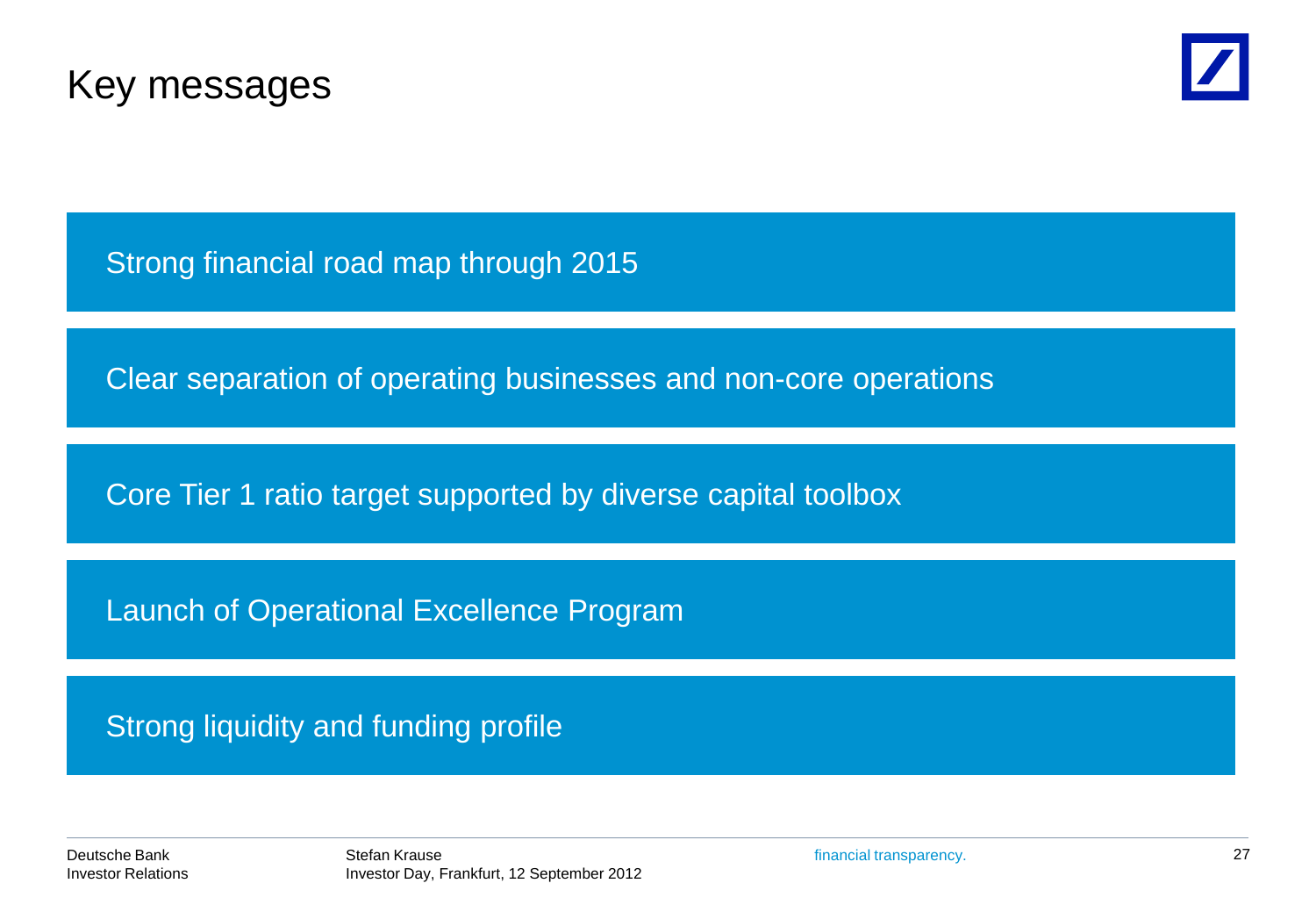



# Appendix

**Maria Albania Albania** 

Passion to Perform

Investor Day, Frankfurt, 12 September 2012

 $\frac{1}{2}$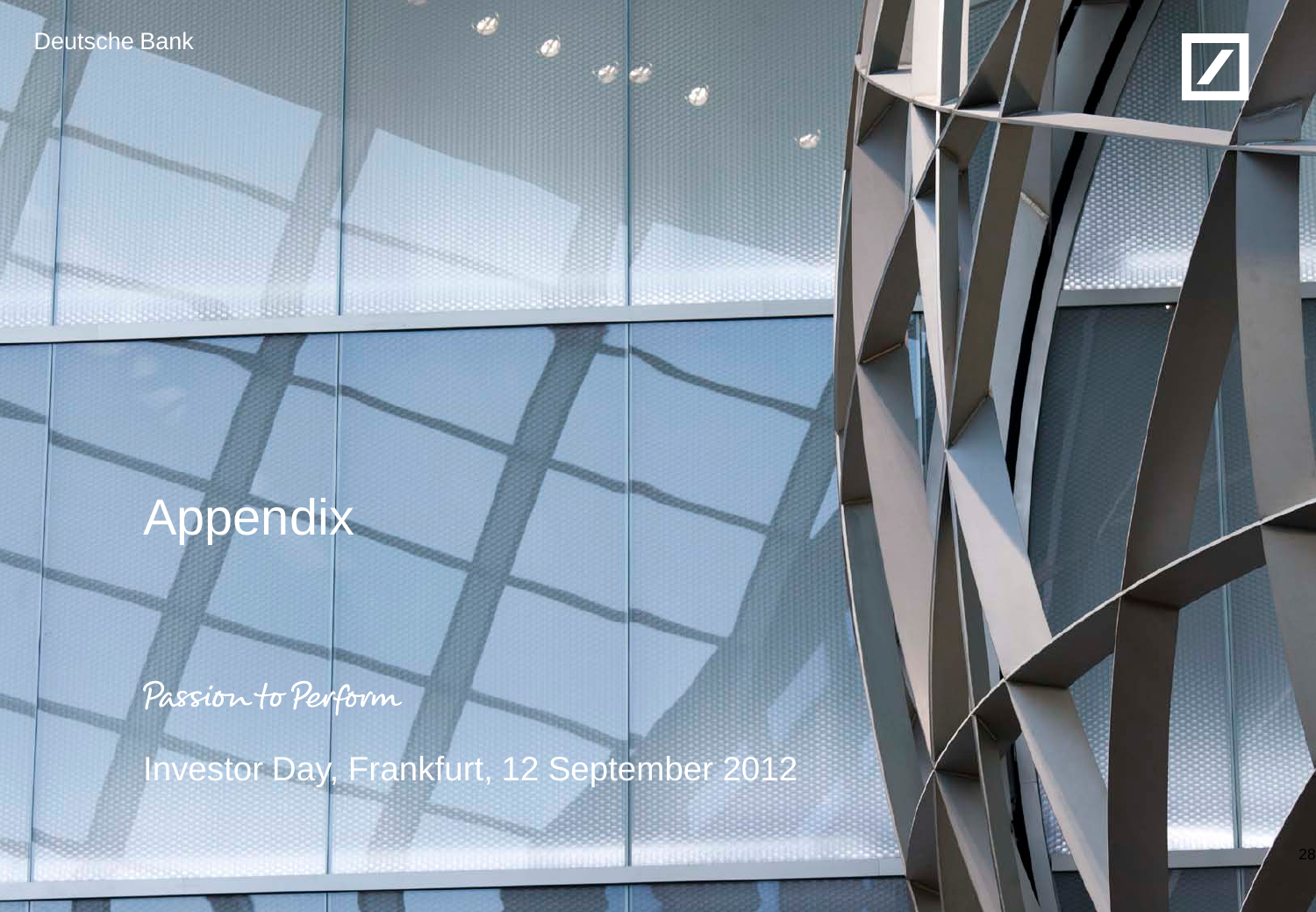### Reconciliation of key financials shown in presentations



2011 **2011** SPLIT OPERATING vs. NON-CORE INDICATIVE

**Re-segmentation**

|                      |                                                 | <b>Re-segmentation</b> |                                      |                          |                                       |
|----------------------|-------------------------------------------------|------------------------|--------------------------------------|--------------------------|---------------------------------------|
|                      |                                                 | <b>As reported</b>     | <b>Non-Core</b><br><b>Operations</b> | Other $(1)$              | <b>Operating</b><br><b>businesses</b> |
|                      | Cost/income ratio                               | 78%                    | $(6)$ ppt                            | $(1)$ ppt                | 71%                                   |
|                      | RWA (in EUR bn)                                 | 229                    | (52)                                 | (3)                      | 173                                   |
| <b>CB&amp;S</b>      | Memo: RWA equivalent (in EUR bn) <sup>(2)</sup> | 257                    | (70)                                 | (3)                      | 184                                   |
|                      | Pre-tax RoE                                     | 13%                    | $+10$ ppt                            | $+1$ ppt                 | 24%                                   |
|                      | Post-tax Ro $E^{(4)}$                           | 9%                     | $+7$ ppt                             | $+1$ ppt                 | 16%                                   |
| <b>GTB</b>           | IBIT (in EUR bn)                                | 1.1                    | $\overline{\phantom{a}}$             | (0.2)                    | 1.0                                   |
| <b>AWM</b>           | IBIT (in EUR bn)                                | 0.8                    | (0.1)                                | 0.2                      | 0.8                                   |
| <b>PBC</b>           | IBIT (in EUR bn)                                | 1.8                    | 0.2                                  | $\sim$                   | 2.0                                   |
|                      | Cost/income ratio                               | 69%                    | $(1)$ ppt                            | $\blacksquare$           | 68%                                   |
| Group <sup>(3)</sup> | Cost/income ratio                               | 78%                    | $(6)$ ppt                            | $\overline{\phantom{a}}$ | 72%                                   |
|                      | Pre-tax RoE                                     | 10%                    | $+8$ ppt                             | $\overline{\phantom{a}}$ | 18%                                   |
|                      | Post-tax Ro $E^{(4)}$                           | $7%^{(5)}$             | $+6$ ppt                             | $\blacksquare$           | 13%                                   |

Note: Numbers may not add up due to rounding. All RoE numbers in the table are based on average active equity.

(1) Reassignment of management responsibilities for asset-gathering business and changes to the allocation of coverage costs between CB&S and GTB

(2) RWA plus equivalent of items currently deducted 50/50 from Tier 1/Tier 2 capital whereby the Tier 1 deduction amount is scaled at 10%

(3) Operating business of Group also includes Consolidation & Adjustments

(4) Based on domestic statutory tax rate of 30.8%

(5) The post-tax RoE of 7% is calculated as a memo item for the purposes of this slide using the domestic statutory tax rate. 2011 reported post-tax RoE is 8%, based on average shareholders' equity